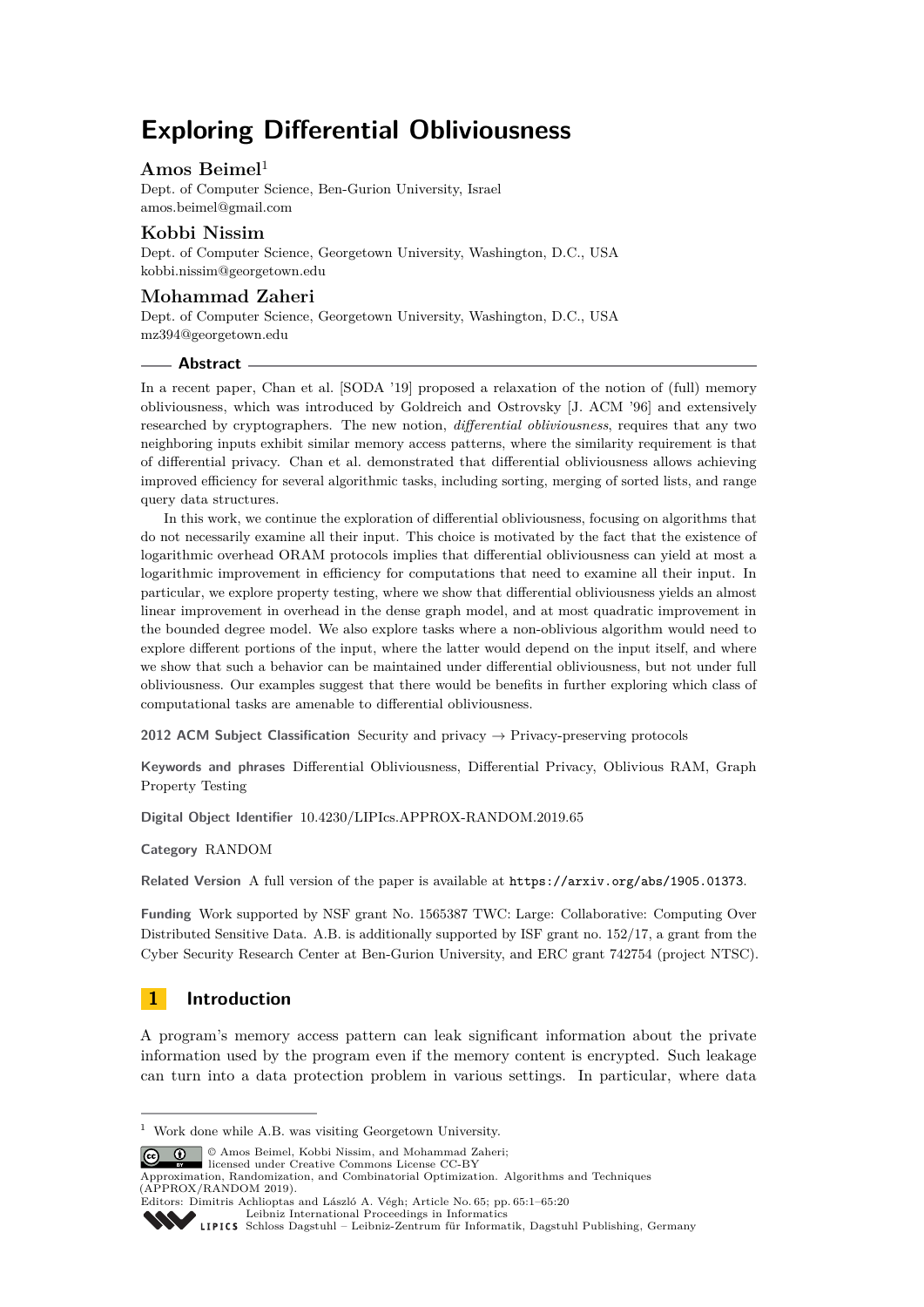#### **65:2 Exploring Differential Obliviousness**

is outsourced to be stored on an external server, it has been shown that access pattern leakage can be exploited in practical attacks and lead to the compromise of the underlying data [\[20,](#page-14-0) [4,](#page-13-0) [29,](#page-14-1) [21,](#page-14-2) [23\]](#page-14-3). Such leakages can also be exploited when a program is executed in a secure enclave environment but needs to access memory that is external to the enclave.

Memory access pattern leakage can be avoided by employing a strategy that makes the sequence of memory accesses (computationally or statistically) independent of the content being processed. Beginning with the seminal work of Goldreich and Ostrovsky, it is well known how to transform any program running on a random access memory (RAM) machine to one with an *oblivious* memory access pattern while retaining efficiency by using an Oblivious RAM protocol (ORAM) [\[10,](#page-13-1) [30,](#page-15-0) [13\]](#page-13-2). Current state-of-the-art ORAM protocols achieve logarithmic overhead [\[2\]](#page-13-3), matching a recent lowerbound by Larsen and Nielsen [\[24\]](#page-14-4), and protocols with *O*(1) overhead exist when the server is allowed to perform computation and large blocks are retrieved [\[6,](#page-13-4) [28\]](#page-14-5). To further reduce the overhead, oblivious memory access pattern protocols have been devised for specific tasks, including graph algorithms [\[3,](#page-13-5) [17\]](#page-14-6), geometric algorithms [\[8\]](#page-13-6) and sorting [\[16,](#page-13-7) [25\]](#page-14-7). The latter is motivated by sorting being a fundamental and well researched computational task as well as its ubiquity in data processing.

### **1.1 Differential Obliviousness**

Full obliviousness is rather a strong requirement: any two possible inputs (of the same size) should exhibit identical or indistinguishable sequences of memory accesses. Achieving full obliviousness via a generic use of ORAM protocols requires a setup phase with running time (at least) linear in the memory size and then a logarithmic overhead per each memory access.

A recent work by Chan, Chung, Maggs, and Shi [\[5\]](#page-13-8) put forward a relaxation of the obliviousness requirement where indistinguishability is replaced with differential privacy. Intuitively, this means that any two possible neighboring inputs should exhibit memory access patters that are similar enough to satisfy differential privacy, but may still be too dissimilar to be "cryptographically" indistinguishable. It is not a priori clear whether differential obliviousness can be achieved without resorting to full obliviousness. However, the recent work Chan et al. showed that differential obliviousness does allow achieving improved efficiency for several algorithmic tasks, including sorting (over very small domains), merging of sorted lists, and range query data structures.

Also of relevance are the works by He et al. [\[19\]](#page-14-8) and Mazloom and Gordon [\[27\]](#page-14-9), which study protocols for secure multiparty computation in which the parties are allowed to learn information from the computation as long as this information preserves the differential privacy of the input. He et al. and Mazloom and Gordon demonstrate that this leakage is useful: He et al. construct protocols for the private record linkage problem for two databases; Mazloom and Gordon present protocols for histograms, PageRank, and matrix factorization.

Furthermore, even the use of ORAM protocols may be insufficient for preventing leakage in cases where the number of memory probes is input dependent. In fact, Kellaris et al. [\[21\]](#page-14-2) show that such leakage can result in a complete reconstruction in the case of retrieving elements specified by range queries, as the number of records returned depends on the contents of the data structure. Full obliviousness would require that the sequence of memory accesses would be padded to a maximal one to avoid such leakage, a solution that would have a dire effect on the efficiency of many algorithms. Differential obliviousness may in some cases allow achieving meaningful privacy while maintaining efficiency. Examples of such protocols include the combination of ORAM with differentially private sanitization by Kellaris et al. [\[22\]](#page-14-10) and the recent work of Chan et al. [\[5\]](#page-13-8) on range query data structures, which avoids using ORAM.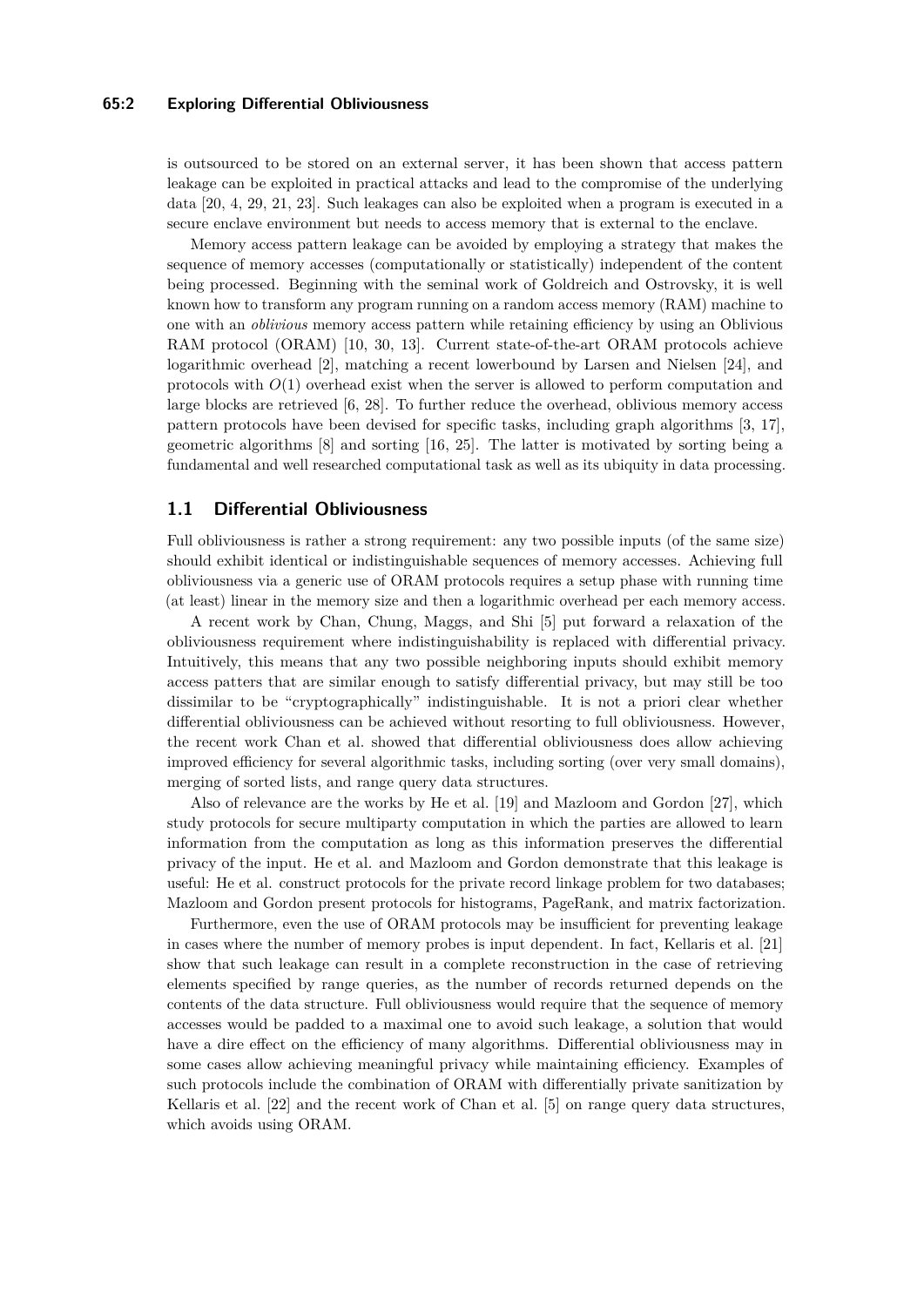### **1.2 This Work: Exploring Differential Obliviousness**

Noting that the existence of logarithmic overhead ORAM protocols implies that differential obliviousness can yield at most a logarithmic improvement in efficiency for computations that need to examine all their input, we explore tasks where this is not the case. In particular, we focus on property testing and on tasks where the number of memory accesses can depend on the input.

**Property testing.** As evidence that differential obliviousness can provide a significant improvement over full obliviousness, we show in Section [3](#page-5-0) that property testers in the dense graph model, where the input is in the adjacency matrix representation [\[12\]](#page-13-9), can be made differentially oblivious. This result captures a large set of testable graph properties [\[12,](#page-13-9) [1\]](#page-13-10) including, e.g., graph bipartitness and having a large clique. Testers in this class probe a uniformly random subgraph and hence are fully oblivious without any modification, as their access pattern does not depend on the input graph. However, this is not the case if the tester reveals its output to the adversary, as this allows learning information about the specific probed subgraph. A fully oblivious tester would need to access a linear-sized subgraph, whereas we show that a differentially oblivious tester only needs to apply the original tester  $O(1)$  times.<sup>[2](#page-2-0)</sup>

We also consider property testing in the bounded degree model, where the input is in the incidence lists model [\[14\]](#page-13-11). In this model we provide negative results, demonstrating that adaptive testers cannot, generally, be made differentially oblivious without a significant loss in efficiency. In particular, in Section [4](#page-6-0) we consider differentially oblivious property testers for connectivity in graphs of degree at most two. For non-oblivious testers, it is known that constant number of probes suffice when the tester is adaptive  $[14]$ .<sup>[3](#page-2-1)</sup> It is also known that any non-adaptive tester for this task requires probing  $\Omega(\sqrt{n})$  nodes [\[32\]](#page-15-1). We show that this lowerbound extends to differentially oblivious testers, i.e., any differentially oblivious tester for connectivity in graphs of maximal degree 2 requires  $\Omega(\sqrt{n})$  probes. While this still improves over full obliviousness, the gap between full and differential obliviousness is in this case diminished.

**Locating an Object Satisfying a Property.** Here, our goal is to check whether a given data set of objects includes an object that satisfies a specified property. Without obliviousness requirements, a natural approach is to probe elements in a random order until an element satisfying the property is found or all elements were probed. If a *p* fraction of the elements satisfy the property, then the expected number of probes is  $1/p$ . This algorithm is in fact instance optimal when the data set is randomly permuted.[4](#page-2-2)

A fully oblivious algorithm would require  $\Omega(n)$  probes on any dataset even when  $p = 1$ . In contrast, we demonstrate in Section [5](#page-9-0) that with differential obliviousness instance optimality can, to a large extent, be preserved. Our differentially oblivious algorithm always returns a correct answer and makes at most *m* probes with probability at least  $1 - e^{-O(mp)}$ .

**Prefix Sum.** Our last example considers a sorted dataset (possibly, the result of an earlier phase in the computation). Our goal is to compute the sum of all records in the (sorted) dataset that are less than or equal to a given value *a* (see Section [6](#page-10-0) for the definition of privacy).

<span id="page-2-0"></span> $^2\,$  We omit dependencies on privacy and accuracy parameters from this introductory description.

<span id="page-2-1"></span><sup>&</sup>lt;sup>3</sup> In an adaptive tester at least one choice of a node to probe should depend on information gathered from incidence lists of previously probed nodes.

<span id="page-2-2"></span><sup>4</sup> Our treatment of instance optimality is rather informal. The concept was originally presented in [\[9\]](#page-13-12).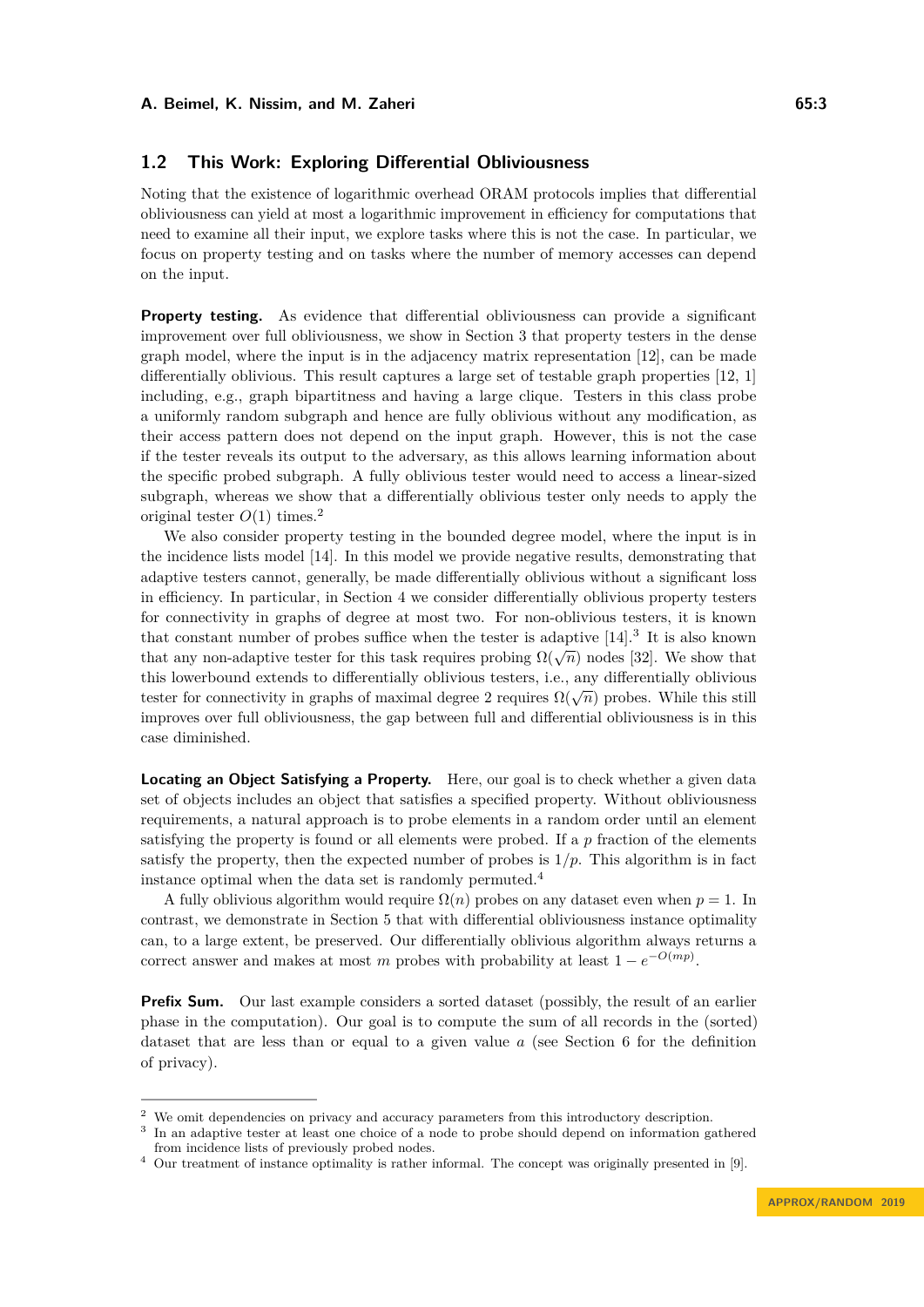#### **65:4 Exploring Differential Obliviousness**

Without obliviousness requirements, one can find the greatest record less than or equal to value *a*, say, using binary search, and then compute the prefix sum by a quick scan through all records appearing before this record. This algorithm is in fact nearly instance optimal, as it can be shown that any algorithm which returns the correct exact answer with non-negligible probability must probe all entries greater than *a*. However, fully oblivious algorithms would have to probe the entire dataset.

In Section [6,](#page-10-0) we give our nearly instance optimal differentially oblivious prefix sum algorithm. As the probes of a binary search would leak information about the memory content, we introduce a differentially oblivious "simulation" of the binary search. Our differentially oblivious binary search runs in time  $O(\log^2 n)$ .

We also address the scenario where there are multiple prefix sum queries to the same database. If the number of queries is bounded by some integer *t*, then each differentially oblivious binary search will run in time  $O(t \log^2 n)$  (as we need to run the search algorithm with a smaller privacy parameter  $\varepsilon$ ). Using ORAM, one can answer such queries with  $O(n \log n)$  prepossessing time and  $O(\log^2 n)$  time per query. Combining our algorithm and ORAM, we can amortize the pre-processing time over  $O(\sqrt{n})$  queries, that is, without any ORAM, we can amortize the pre-processing time over  $O(\sqrt{n})$  queries, that is, without any pre-processing, the running of time of answering the *i*-th query is  $O(i \log^4 n)$  for the first  $O(\sqrt{n})$  queries and  $O(\log^2 n)$  for any further query.

## **1.3 Background Work**

The papers by Chan, Chung, Maggs, and Shi [\[5\]](#page-13-8), He, Machanavajjhala, Flynn, and Srivastava [\[19\]](#page-14-8), and by Mazloom and Gordon [\[27\]](#page-14-9) mentioned above are most relevant for this article. As mentioned above, Kellaris et al. [\[22\]](#page-14-10) examined a similar concept with the goal of preventing reconstruction attacks in secure remote databases. Goldreich, Goldwasser, and Ron [\[12\]](#page-13-9) initiated the research on graph property testing. Persiano and Yeo [\[31\]](#page-15-2) showed that the  $O(\log n)$  lowerbound for ORAM of [\[24\]](#page-14-4) also holds when the security requirement is relaxed to differetial privacy. Goldreich's book on property testing [\[11\]](#page-13-13) gives sufficient background for our discussion. Dwork, McSherry, Nissim, and Smith [\[7\]](#page-13-14) defined differential privacy. For more details on ORAM and a list of relevant papers, the reader can consult [\[2\]](#page-13-3).

### **2 Definitions**

### **2.1 Model of Computation**

We consider the standard Random Access Memory (RAM) model of computation that consists of a CPU and a memory. The CPU executes a program and is allowed to perform two types of memory operations: read a value from a specified physical address, and write a value to a specified physical address. We assume that the CPU has a private cache of where it can store  $O(1)$  values (and/or a polylogarithmic number of bits). As an example, in the setting of a client storing its data on the cloud, the client plays the role of the CPU and the cloud server plays the role of the memory.

We assume that a program's sequence of read and write operations may be visible to an adversary. We will call this sequence the program's access pattern. We will further assume that the memory content is encrypted so that no other information is leaked about the content read from and stored in memory location. The program's access pattern may depend on the program's input, and may hence leak information about it.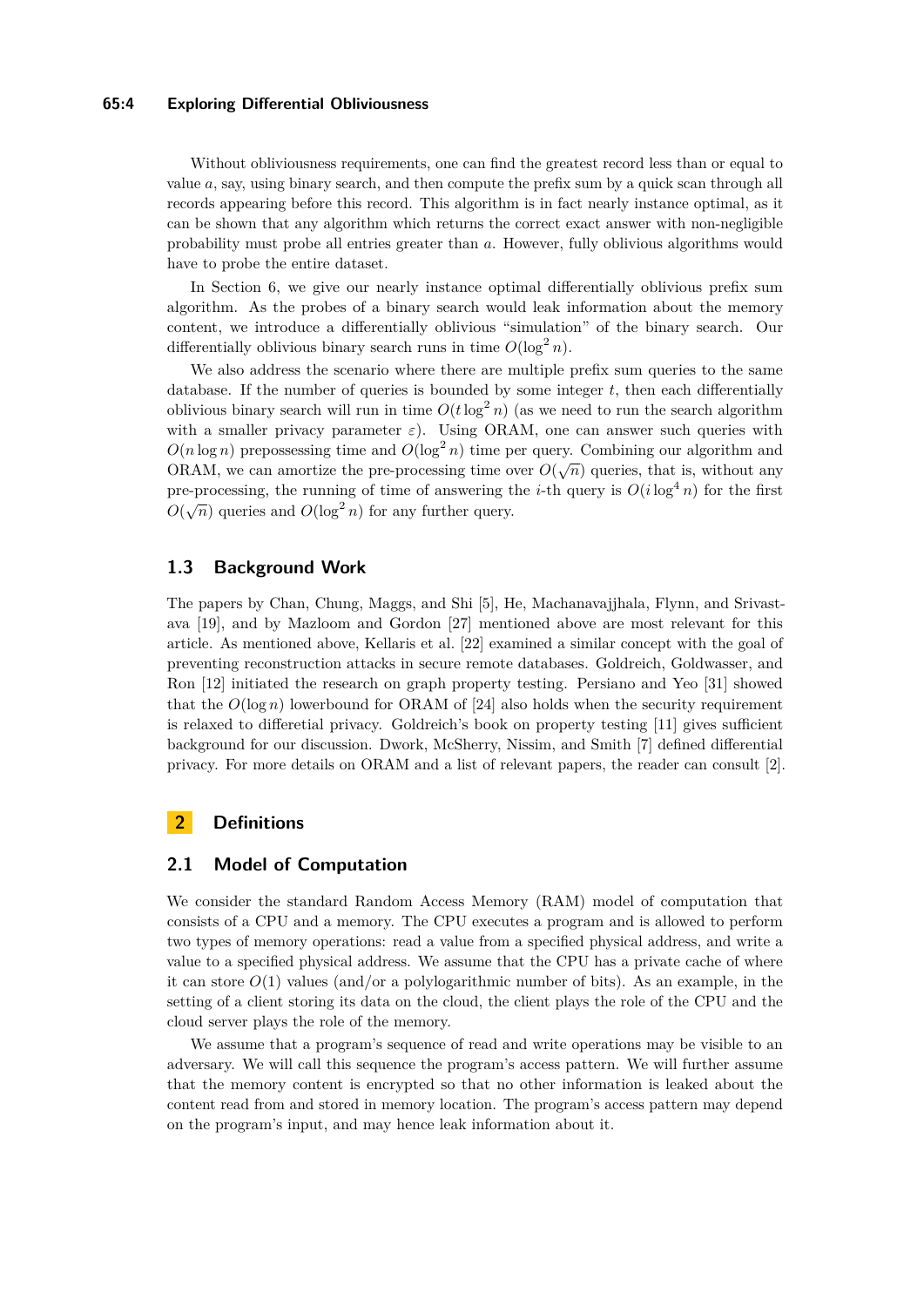<span id="page-4-0"></span>**Algorithm 1** Experiment  $\mathsf{Exp}_{b}^{A,M}$  for defining differential obliviousness.

 $(\mathbf{x}_0, \mathbf{x}_1, st) \leftarrow s A_1(\lambda, n)$  $b' \leftarrow \mathscr{A}_2^{\mathcal{M}(\mathbf{x}_b,\cdot)}(st)$ Return *b* 0 **Oracle**  $\mathcal{M}(\mathbf{x}, q)$  $\overline{\text{out} \leftarrow^* M(\mathbf{x}, q, state)}$ Return Access*M*(**x***, q, state*)

### **2.2 Oblivious Algorithms**

There are various works focused on oblivious algorithms [\[8,](#page-13-6) [15,](#page-13-15) [26\]](#page-14-11) and Oblivious RAM (ORAM) constructions [\[13\]](#page-13-2). These works adopt "full obliviousness" as a privacy notion. Suppose that  $M(\lambda, \mathbf{x})$  is an algorithm that takes in two inputs, a security parameter  $\lambda$  and an input dataset denoted **x**. We denote by  $\text{Access}^M(\lambda, \mathbf{x})$ , the ordered sequence of memory accesses the algorithm *M* makes on the input  $\lambda$  and **x**.

 $\triangleright$  **Definition 1** (Fully Oblivious Algorithms). Let  $\delta$  be a function in a security parameter  $\lambda$ . *We say that algorithm M is δ-statistically oblivious, iff for all inputs* **x** *and* **y** *of equal length, and for all*  $\lambda$ *, it holds that* Access<sup>M</sup>( $\lambda$ , **x**)  $\approx$ <sup> $\delta(\lambda)$ </sup> Access<sup>M</sup>( $\lambda$ , **y**) *where*  $\approx$ <sup> $\delta(\lambda)$ </sup> *denotes that the two distributions have at most*  $\delta(\lambda)$  *statistical distance. We say that M is perfectly oblivious when*  $\delta = 0$ *.* 

# **2.3 Differentially Oblivious Algorithms**

Suppose that  $M(\lambda, \mathbf{x}, q)$  is a (stateful) algorithm that takes in three inputs, a security parameter  $\lambda > 0$ , an input dataset denoted by **x** and a value q. We slightly change the definition of differentially oblivious algorithms given in [\[5\]](#page-13-8):

 $\triangleright$  **Definition 2** (Neighbor-respecting). We say that two input datasets **x** and **y** are neighboring *iff they are of the same length and differ in exactly one entry. We say that*  $A = (A_1, A_2)$  *is neighbor-respecting adversary iff for every λ and every n, A*<sup>1</sup> *outputs neighboring datasets*  $\mathbf{x}_0, \mathbf{x}_1$ *, with probability 1.* 

 $\triangleright$  **Definition 3.** Let  $\varepsilon, \delta$  be privacy parameters. Let M be a (possibly stateful) algorithm *described as above. To an adversary A we associate the experiment in Algorithm [1,](#page-4-0) for every*  $\lambda \in \mathbb{N}$ *. We say that M is* ( $\varepsilon$ ,  $\delta$ )*-adaptively differentially oblivious if for all (computationally unbounded) stateful neighbor-respecting adversary A we have*

 $Pr[Exp_0^{A,M}(\lambda,n) = 1] \le e^{\varepsilon} \cdot Pr[Exp_1^{A,M}(\lambda,n) = 1] + \delta.$ 

In Algorithm [1,](#page-4-0) Access<sup>M</sup>( $\mathbf{x}, q$ , state) denotes the ordered sequence of memory accesses the *algorithm M makes on the inputs* **x***, q and state.*

 $\triangleright$  Remark 4. The notion of adaptivity here is different from the one defined in [\[5\]](#page-13-8). We require that the dataset **x** remain the same through the experiment whereas in [\[5\]](#page-13-8) the adaptive adversary can add or remove entries from the dataset.

As with differential privacy, we usually think about  $\varepsilon$  as a small constant and require that  $\delta = o(1/n)$  where  $n = |\mathbf{x}|$  [\[7\]](#page-13-14). Observe that if *M* is  $\delta$ -statistically oblivious then it is also  $(0, \delta)$ -differentially oblivious.

<span id="page-4-1"></span>The following simple lemma will be useful to analyze our algorithms. The proof of the lemma appears in Appendix [A.](#page-15-3)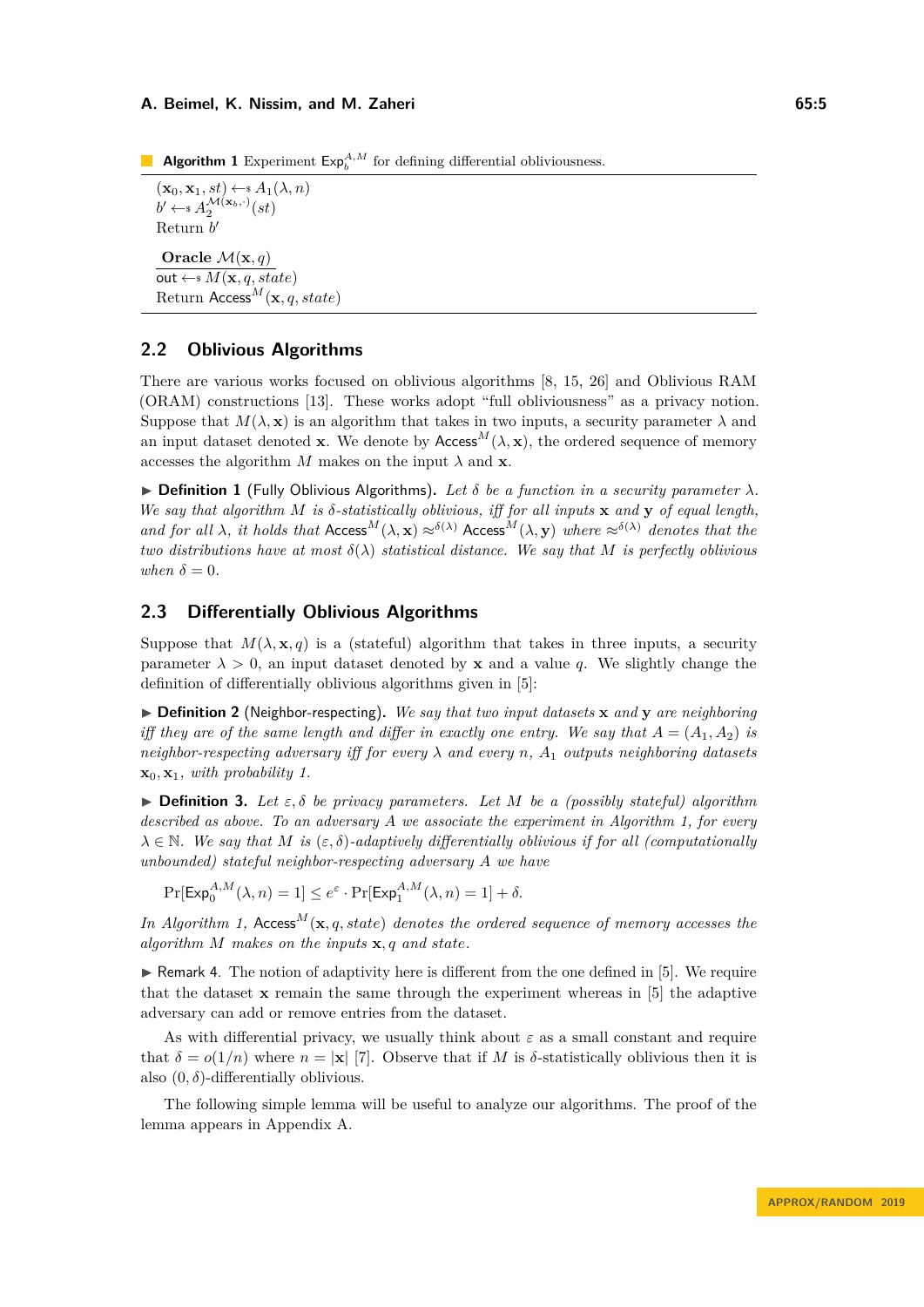$\blacktriangleright$  **Lemma 5.** Let A be an  $(\varepsilon, 0)$ -differentially oblivious algorithm and B be an algorithm such *that for every dataset* **x** *the statistical distance between*  $A(\mathbf{x})$  *and*  $B(\mathbf{x})$  *is at most*  $\gamma$  *(that is,*  $|\Pr[\mathcal{A}(\mathbf{x}) \in S] - \Pr[\mathcal{B}(\mathbf{x}) \in S]| \leq \gamma$  *for every S*). Then, B is an  $(\varepsilon, (1 + e^{\varepsilon})\gamma)$ -differentially *oblivious algorithm.*

# <span id="page-5-0"></span>**3 Differentially Oblivious Property Testing of Dense Graphs Properties**

In this section, we present a differentially oblivious property tester for dense graphs properties in the adjacency matrix representation model. A property tester is an algorithm that decides whether a given object has a predetermined property or is far from any object having this property by examining a small random sample of its input. The correctness requirement of property testers ignores objects that neither have the property nor are far from having the property. However, the privacy requirement is "worst case" and should hold for any two neighboring graphs. For the definition of privacy we say that two graphs  $G, G'$  of size  $n$  are neighbors if one can get  $G'$  by changing the neighbors of exactly one node of  $G$ .

Property testing of graph properties in the adjacency matrix representation was introduced in [\[12\]](#page-13-9). A graph  $G = (V, E)$  is represented by the predicate  $f_G: V \times V \rightarrow \{0, 1\}$  such that  $f_G(u, v) = 1$  if and only if *u* and *v* are adjacent in *G*. The distance between graphs is defined to be the number of different matrix entries over  $|V|^2$ . This model is most suitable for dense graphs where the number of edges is  $O(|V|^2)$ . We define a property  $P$  of graphs to be a subset of the graphs. We write  $G \in \mathcal{P}$  to show that graph *G* has the property  $\mathcal{P}$ . For example, we can define the bipartiteness property, where  $P$  is the set of all bipartite graphs.<sup>[5](#page-5-1)</sup> We say that an *n*-vertex *G* is  $\gamma$ -far from  $\mathcal P$  if for every *n*-vertex graph  $G' = (V', E') \in \mathcal P$  it holds that the symmetric difference between *E* and *E'* is greater than  $\gamma n^2$ . We define the property testing in this model as follows:

<span id="page-5-2"></span> $\triangleright$  **Definition 6** ([\[12\]](#page-13-9)). *A* ( $\beta$ , $\gamma$ )-tester for a graph property  $\mathcal P$  is a probabilistic algorithm that, *on inputs*  $n, \beta, \gamma$ *, and an adjacency matrix of an n-vertex graph*  $G = (V, E)$ *:* 

- **1.** *Outputs 1 with probability at least*  $\beta$ , *if*  $G \in \mathcal{P}$ .
- **2.** *Outputs 0 with probability at least*  $\beta$ *, if*  $G$  *is*  $\gamma$ -far from  $\mathcal{P}$ *.*

We say a tester has one-sided error, if it accepts every graph in  $P$  with probability 1. We say a tester is non-adaptive if it determines all its queries to adjacency matrix only based on  $n, \beta, \gamma$ , and its randomness; otherwise, we say it is adaptive.

**Example 7** ([\[12\]](#page-13-9)). Consider the following  $(2/3, \gamma)$ -tester for bipartiteness: Choose a random subset  $A \subset V$  of size  $O(1/\gamma^2)$  with uniform distribution and output 1 iff the graph induced by *A* is bipartite. Clearly, if *G* is bipartite, then the tester will always return 1. Goldreich et al. [\[12\]](#page-13-9) proved that if *G* is  $\gamma$ -far from a bipartite graph, then the probability that the algorithm returns 1 is at most 1*/*3.

Recall that in the graph property testing, the tester  $\mathcal T$  chooses a random subset of the graph with uniform distribution to test the property  $P$ . Given the access pattern of the tester  $\mathcal{T}$ , an adversary will learn nothing since it is uniformly random. Thus, the access pattern by itself does not reveal any information about the input graph. However, we assume that the adversary also learns the tester's output and can hence learn some information

<span id="page-5-1"></span><sup>5</sup> Recall that an undirected graph is bipartite (or 2-colorable) if its vertices can be partitioned into two parts, *V*<sub>1</sub> and *V*<sub>2</sub>, such that each part is an independent set (i.e.,  $E \subseteq \{(u, v) : (u, v) \in V_1 \times V_2\}$ ).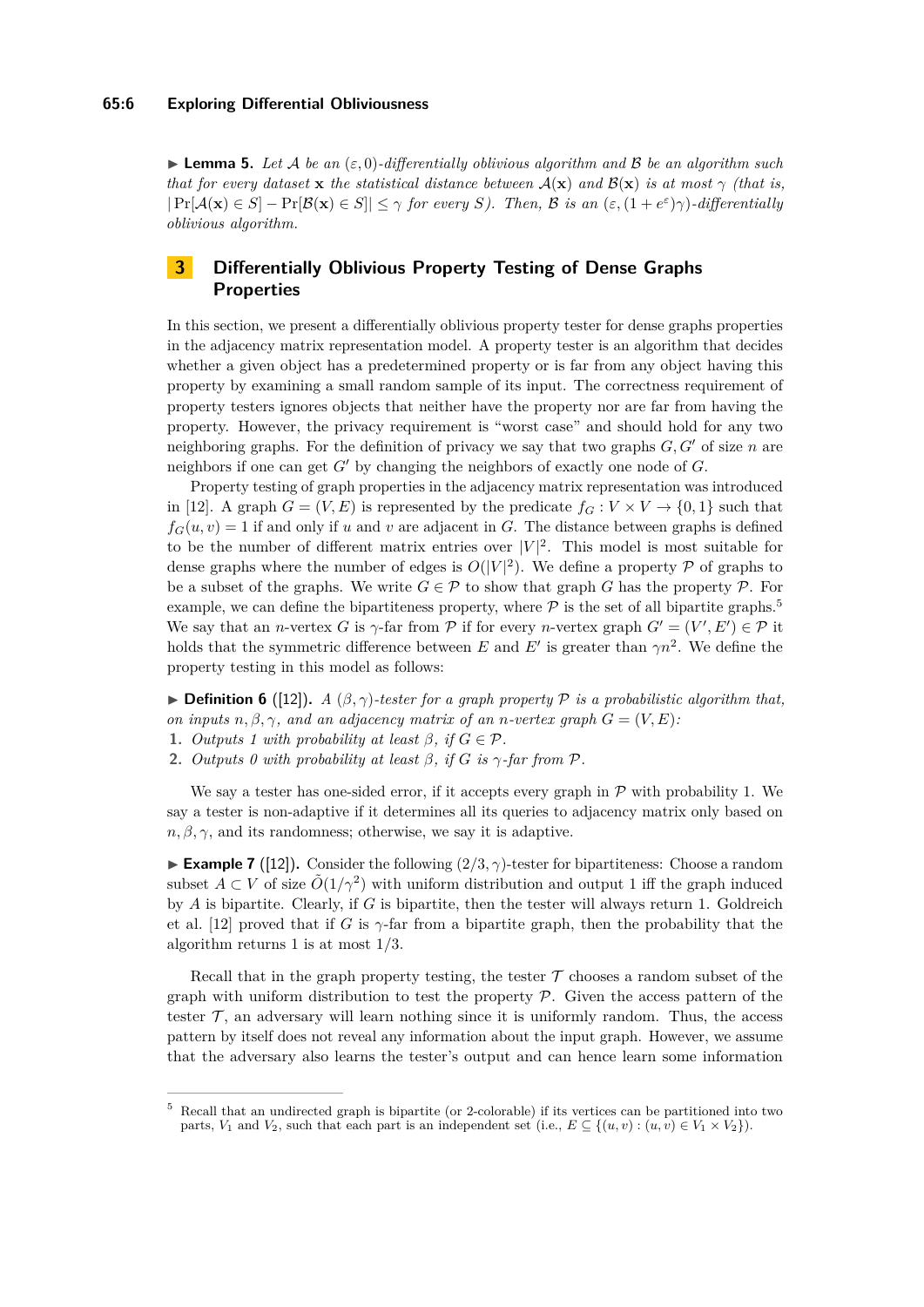<span id="page-6-1"></span>**Algorithm 2** Differentially Oblivious Property Tester Tester $\tau$  for Dense Graphs.

<span id="page-6-5"></span><span id="page-6-4"></span>**Input:** graph  $G = (V, E)$ 1: Let  $c \leftarrow 0$  and  $T \leftarrow \frac{\ln(1/2\delta)}{\varepsilon}$ 2: **for**  $i = 1$  to  $4T$  **do** 3: **if**  $\mathcal{T}(G) = 1$  **then** 4:  $c \leftarrow c + 1$ 5: **end if** 6: Let A be the subset of vertices chosen by tester  $\mathcal T$ 7: Update graph *G* to be the induced sub-graph on  $V \setminus A$ 8: **end for** 9:  $\hat{T} \leftarrow 3T + \text{Lap}(\frac{1}{\varepsilon})$ 10: **if**  $c \ge \min(\hat{T}, 4\hat{T})$  **then** 11: output 1 12: **else** 13: output 0 14: **end if**

<span id="page-6-3"></span>about the input graph based on the output of the tester. To protect this information, we run tester  $\mathcal T$  for constant number of times and output 1 iff the number of times  $\mathcal T$  outputs 1 exceed a (randomly chosen) threshold.

Let T be a  $(\beta, \gamma)$ -tester for a graph property P where  $\beta \leq 1/4$ . We write  $c_{\beta, \gamma}$  for the number of nodes that  $\mathcal T$  samples. Note that  $c_{\beta,\gamma}$  is constant in the graph size and a function of *β* and *γ*. For simplicity, we only consider property testers with one-sided error. In Algorithm [2,](#page-6-1) we describe a  $(\beta', \gamma')$ -tester Tester<sub>T</sub> that outputs 1 with probability 1 if  $G \in \mathcal{P}$  and outputs 0 with probability at least  $\beta'$ , if *G* is  $\gamma'$ -far from  $\mathcal{P}$ , where  $\beta'$  and  $\gamma'$  are defined below.

<span id="page-6-2"></span>**Theorem 8.** Let  $\varepsilon, \delta > 0$  and  $\gamma' = \gamma - \frac{4 \ln(1/2\delta)c_{\beta,\gamma}}{n\varepsilon}$ . Algorithm Tester  $\tau$  is an  $(\varepsilon, \delta(1 + e^{\varepsilon}))$ . *differentially oblivious algorithm that outputs 1 with probability 1 if*  $G \in \mathcal{P}$ *, and output 0 with probability at least*  $1 - \delta - (2\delta)^{\frac{1}{3\varepsilon}}$  *if G is*  $\gamma'$ -*far from*  $\mathcal{P}$ *.* 

The proof of Theorem [8](#page-6-2) appears in Appendix [A.2.](#page-15-4)

# <span id="page-6-0"></span>**4 Lower Bounds on Testing Connectivity in the Incidence Lists Model**

We now consider differentially oblivious testing of connectivity in the incidence lists model [\[14\]](#page-13-11). In this model a graph has a bounded degree *d* and is represented as a function  $f: V \times [d] \rightarrow$ *V* ∪ {0}, where  $f(v, i)$  is the *i*-th neighbor of *v* (if no such neighbor exists, then  $f(v, i) = 0$ ). In this model, the relative distance between graphs is normalized by *dn* – the maximal number of edges in the graph. Formally, for two graphs with *n* vertices,

$$
dist_d(G_1, G_2) \triangleq \frac{|\{(v, i) : v \in V, i \in [d], f_{G_1}(v, i) \neq f_{G_2}(v, i)\}|}{dn}.
$$

A  $(\beta, \gamma)$ -tester in the incidence lists model is defined as in Definition [6,](#page-5-2) where a property P is a set of graphs whose maximal degree is *d* and the distance to a property is defined with respect to dist*d*.

Goldreich and Ron [\[14\]](#page-13-11) showed how to test if a graph is connected in the incidence list model in time  $\tilde{O}(1/\gamma)$ . Raskhodnikova and Smith [\[32\]](#page-15-1) showed that a tester for connectivity (or any non-trivial property) with run-time  $o(\sqrt{n})$  has to be adaptive, that is, the nodes that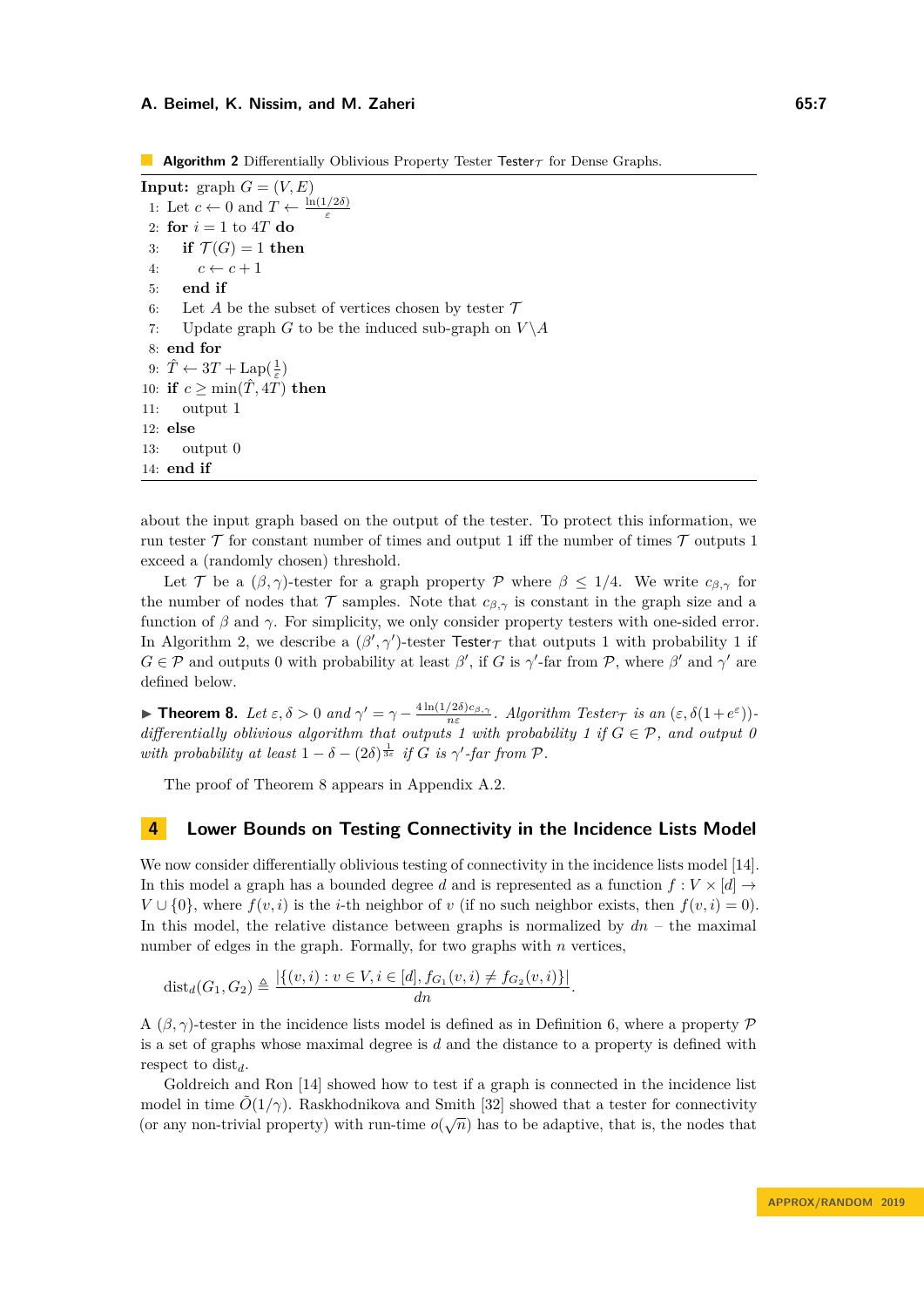#### **65:8 Exploring Differential Obliviousness**

the algorithm probes should depend on the neighbors of nodes the algorithm has already probed (e.g., the algorithm probes some node *u*, discovers that *v* is a neighbor and *u*, and probes  $v$ ). We strengthen their results by showing that any tester for connectivity in graphs of maximal degree 2 and run-time  $o(\sqrt{n})$  cannot be a differentially oblivious algorithm. We stress that adaptivity alone is not a reason for inefficiency with differential obliviousness. In fact, there exist differentially oblivious algorithms that are adaptive (e.g., our algorithm in Section [6\)](#page-10-0).

<span id="page-7-3"></span>**Theorem 9.** Let  $\varepsilon, \delta > 0$  such that  $e^{4\varepsilon} \delta < 1/16n$ . Every  $(\varepsilon, \delta)$ -differentially private (3/4, 1/3) -tester for connectivity in graphs with maximal degree 2 runs in time  $\Omega(\sqrt{n}/e^{2\varepsilon})$ .

**Proof.** Let TESTER be a  $(3/4, 1/3)$ -tester for connectivity in graphs of degree at most 2. We somewhat relax the definition of probes and assume that once the tester probes a node, it sees all edges adjacent to this node. We prove that if TESTER probes less than  $c\sqrt{n}/e^{2\varepsilon}$ nodes (for some constant *c*), then it is not  $(\varepsilon, \delta)$ -oblivious. Assume that  $n \equiv 0 \pmod{3}$ . Let  $G_1 = (V, E_1)$  be a cycle of length *n* and  $G_2 = (V, E_1)$  consist of *n*/3 disjoint triangles. Clearly,  $G_1$  is connected and  $G_2$  is  $1/3$ -far from a connected graph. For a permutation  $\pi: V \to V$ , define  $\pi(G_i) = (V, \pi(E_i))$ , where  $\pi(E_i) = \{(\pi(u), \pi(v)) : (u, v) \in E_i\}$ , and let  $perm(G_i)$  be a random graph isomorphic to  $G_i$ , that is,  $perm(G_i) = \pi(G_i)$  for a permutation  $\pi$  chosen with uniform distribution.<sup>[6](#page-7-0)</sup> On the random graph perm(*G*) TESTER has to say "yes" with probability at least  $3/4$  and on the random graph perm $(G_2)$  TESTER has to say "no" with probability at least  $3/4$ .

<span id="page-7-1"></span>▶ Observation 10. If TESTER does not probe two distinct nodes whose distance is at most *two, then* Tester *sees a collection of paths of length two and cannot know if the graph is*  $perm(G_1)$  *or*  $perm(G_2)$ .

<span id="page-7-2"></span> $\triangleright$  Claim 11. Given the random graph perm( $G_1$ ), the tester has to probe two distinct nodes whose distance is at most 2 with probability at least 1*/*2.

Proof. Consider TESTER's answer when it sees a collection of paths of length 2. Assume first that the tester returns "No" with probability at least half in this case and let *p* be the probability that Tester probes two distinct nodes whose distance is at most two on the random graph perm $(G_1)$ . The probability that TESTER returns "Yes" on perm $(G_1)$  is at most  $p + 0.5(1 - p) = 0.5 + 0.5p$ . Thus,  $0.5 + 0.5p \ge 3/4$ , i.e.,  $p \ge 0.5$ .

If the tester returns "Yes" with probability at least half, then, by symmetric arguments, with probability at least  $1/2$  TESTER has to probe two nodes whose distance is at most two on the random graph perm $(G_2)$ . For a permutation  $\pi$ , if the distance between two nodes in  $\pi(G_2)$  is at most 2, then the distance between these two nodes in  $\pi(G_1)$  is at most 2. Thus, by Observation [10,](#page-7-1)

 $Pr[TESTER\ probes\ 2\ nodes\ whose\ distance\ is\ 1\ or\ 2\ on\ *perm*(*G*<sub>1</sub>)]$ 

 $\geq$  Pr[TESTER probes 2 nodes whose distance is 1 or 2 perm $(G_2)$ ]  $\geq$  1/2.  $\triangleleft$ 

<span id="page-7-0"></span>When we permute a graph, we also permute its incident list representation, i.e., if  $(u, v) \in \pi(E)$ , then with probability half *v* will be the first neighbor of *u* and with probability half it will be the second.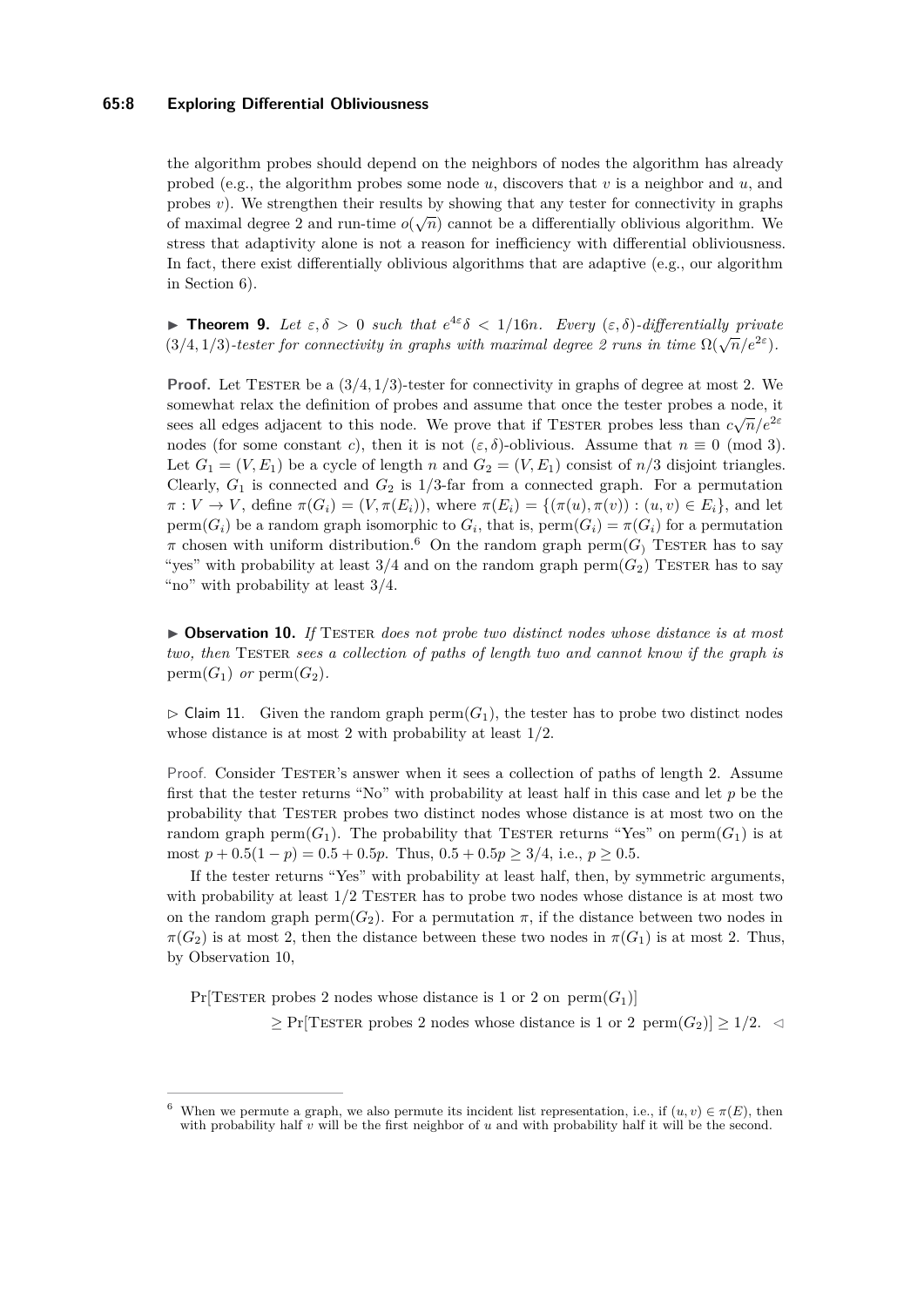<span id="page-8-0"></span>

**Figure 1** The graphs  $H_1$  and  $H_2$ .

Denote the nodes of  $G_1$  by  $V = \{v_0, \ldots, v_{n-1}\}\$  and define a distribution on pairs of graphs  $H_1, H_2$ , obtained by the following process:

- Choose a permutation  $\pi : V \to V$  with uniform distribution and let  $H_1 = \pi(G_1)$ .
- Denote  $H_1 = (V, E_1)$  and  $u_j = \pi(v_j)$  for  $j \in [n]$ .
- Choose with uniform distribution two indices *i, j* such that  $j \in \{i+4, i+3, \ldots, i-3\}$  $\rightarrow$ (where the addition is done modulo *n*).

Let  $H_2 = (V, E_2)$ , where  $E_2 = E_1 \setminus \{(u_i, u_{i+1}), (u_j, u_{j+1})\} \cup \{(u_i, u_j), (u_{i+1}, u_{j+1})\}.$ The graphs are described in Figure [1.](#page-8-0) Note that *H*<sup>2</sup> is also a a random graph isomorphic to  $G_1$ , thus, given  $H_2$  one cannot know which pair of non-adjacent nodes  $u_i, u_j$  was used to create  $H_2$ .

Observe that  $H_1$  and  $H_2$  differ on 4 nodes. Since TESTER is  $(\varepsilon, \delta)$ -differentially oblivious, for every algorithm  $A$ ,

<span id="page-8-2"></span>
$$
\Pr[\mathcal{A}(H_1, H_2, \text{Access}^{\text{TESTER}}(H_1)) = 1] \le e^{4\varepsilon} \cdot \Pr[\mathcal{A}(H_1, H_2, \text{Access}^{\text{TESTER}}(H_2)) = 1] + 4e^{4\varepsilon} \delta. \tag{1}
$$

Consider the following algorithm  $\mathcal{A}$ :

If  $u_i$  and at least one of  $u_{i+1}, u_{i+2}$  is probed by  $\text{TESTER}(H)$  prior to seeing any other pair of nodes of distance at most 2 in  $H_1$  or  $H_2$ , then return 1 otherwise return 0.

<span id="page-8-1"></span> $\triangleright$  Claim 12. Let  $i \in \{1, 2\}$ . Suppose that TESTER probes at most *q* nodes. Pick at random with uniform distribution two nodes in  $V$  with distance at least 3 in  $H_i$ . The probability that  $T \text{ESTER}(H_i)$  probes both *u* and *v* prior to seeing any two nodes of distance at most 2 in  $H_i$  is  $O(q^2/n^2)$  (where the probability is over the random choice of *u, v* and the randomness of  $TesTER$ ).

Proof. The node *u* is a uniformly distributed node in *H<sup>i</sup>* and *v* is any node of distance at least 3 from *v*, thus there are  $n(n-5)/2$  options for  $\{u, v\}$ . Given a collection of paths of length at most 2 in  $H_i$  all options are equally likely.

<span id="page-8-3"></span>Let  $w_1, \ldots, w_k$  be the nodes probed in some execution of TESTER. Fix some pair of indices  $k_1 < k_2$ . The probability that  $\{u_i, u_{i+1}\} = \{w_{k_1}, w_{k+2}\}$  is at most  $1/n(n-5)$ . Thus, the probability that *u* and *v* are probed is at most  $\frac{\binom{q}{2}}{n(n-5)/2} = O(q^2/n^2)$ .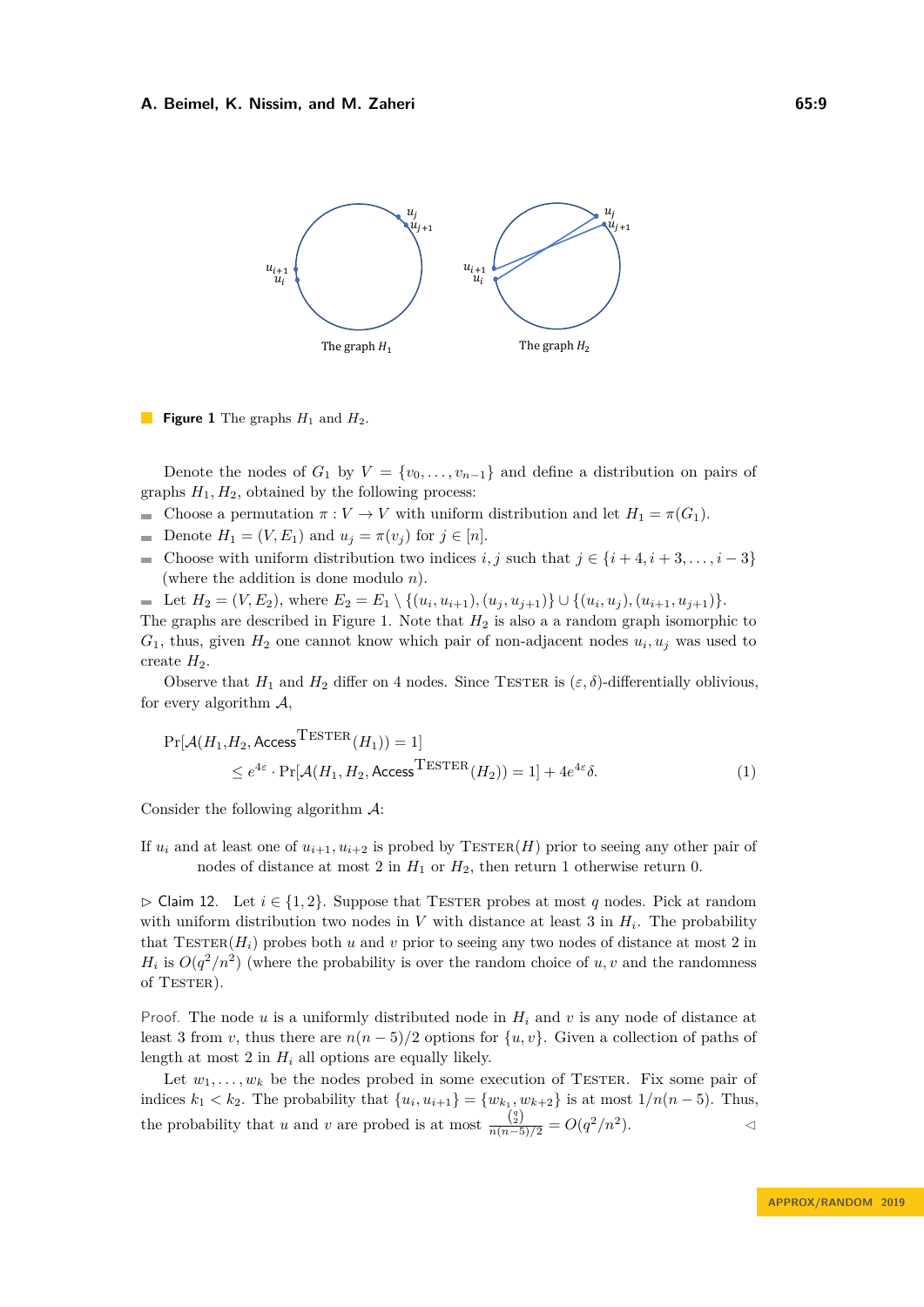#### **65:10 Exploring Differential Obliviousness**

 $\triangleright$  Claim 13. Assume that TESTER probes at most *q* nodes. The probability that  $\mathcal{A}(H_1) = 1$ is at least  $1/2n - O(q^2/n^2)$ .

Proof. By Claim [11,](#page-7-2) the probability that TESTER probes at least one pair of nodes with distance at most 2 is at least 1*/*2. Given that this event occurs, the probability that the random  $u_i$  (chosen with uniform distribution) has the smallest index in the first such pair in *H*<sub>1</sub> (i.e., the first pair is either  $(u_i, u_{i+1})$  or  $(u_i, u_{i+2})$ ) is at least  $1/n$ .

Clearly, given these events no two nodes with distance at most  $2$  in  $H_1$  were probed prior to probing the pair containing  $u_i$ . Furthermore, there are  $O(1)$  pairs of nodes that are of distance at most 2 in  $H_2$  and are of distance greater than 2 in  $H_1$ . By Claim [12,](#page-8-1) the probability that such pair is probed prior to TESTER probing a pair of distance at most 2 in *H*<sub>1</sub> is  $O(q^2/n^2)$ ).

<span id="page-9-1"></span> $\triangleright$  Claim 14. Suppose that TESTER probes at most *q* nodes. The probability that  $\mathcal{A}(H_2) = 1$ is  $O(q^2/n^2)$ .

Proof. The node  $u_i$  is a uniformly distributed node in  $H_2$ . Furthermore, the nodes  $u_{i+1}$  is a uniformly distributed node of distance at least 3 from *u<sup>i</sup>* in *H*2, thus by Claim [12,](#page-8-1) the probability that TESTER probes both  $u_i$  and  $u_{i+1}$  prior to seeing any pair of distance at least 2 in  $H_2$  is  $O(q^2/n^2)$ . This probability can only decrease if we require that TESTER probes both  $u_i$  and  $u_{i+1}$  prior to seeing any pair of distance at least 2 in  $H_1$  and in  $H_2$ .

By the same arguments, the probability that TESTER probes both  $u_i$  and  $u_{i+2}$  prior to seeing any pair of distance at least 2 in  $H_1$  and in  $H_2$  is  $O(q^2/n^2)$ ).  $\lhd$ 

To conclude the proof of Theorem [9,](#page-7-3) we note that by [\(1\)](#page-8-2) and Claim [13](#page-8-3) and [14](#page-9-1)

$$
\frac{1}{2n} - O(q^2/n) \le \Pr[\mathcal{A}(H_1) = 1] \le e^{4\varepsilon} \Pr[\mathcal{A}(H_2) = 1] + e^{4\varepsilon} \delta \le e^{4\varepsilon} O(q^2/n^2) + e^{4\varepsilon} \delta.
$$

Since  $e^{4\varepsilon} \delta \leq 1/4n$ , it follows that  $q = \Omega(\sqrt{n}/e^{2\varepsilon})$ 

### <span id="page-9-0"></span>**5 Differentially Oblivious Algorithm for Locating an Object**

Given a dataset of objects **x** our goal is to locate an object that satisfies a property  $P$ , if one exists. E.g., given a dataset consisting of employee records, find an employee with income in the range \$35*,* 000–\$70*,* 000 if such an employee exists in the dataset.

Absent privacy requirements, a simple approach is to probe elements of the dataset in a random order until an element satisfying the property is found or all elements were probed. If a  $p$  fraction of the dataset entries satisfy  $\mathcal P$  then the expected number of elements sampled by the non-private algorithm is  $1/p$ . However, a perfectly oblivious algorithm would require  $\Omega(n)$  probes on any dataset, in particular on a dataset where all elements satisfy  $P$ , where non-privately one probe would suffice. To see why, let  $\mathcal{P}(x) = 1$  if  $x = 1$  and  $\mathcal{P}(x) = 0$ otherwise and let **x** include exactly one 1-entry in a uniformly random location. Observe that in expectation it requires  $\Omega(n)$  memory probes to locate the 1-entry in **x**. Perfect obliviousness would hence imply an  $\Omega(n)$  probes on any input.

We give a nearly instance optimal differentially oblivious algorithm that always returns a correct answer. Except for probability  $e^{-\Omega(mp)}$  the algorithm halts after *m* steps.

**Our Algorithm.** Given the access pattern of the non-private algorithm, an adversary can learn that the last probed element satisfies  $P$ . To hide this information, we change the stopping condition to having probed at least a (randomly chosen) threshold of elements

 $\blacksquare$ ).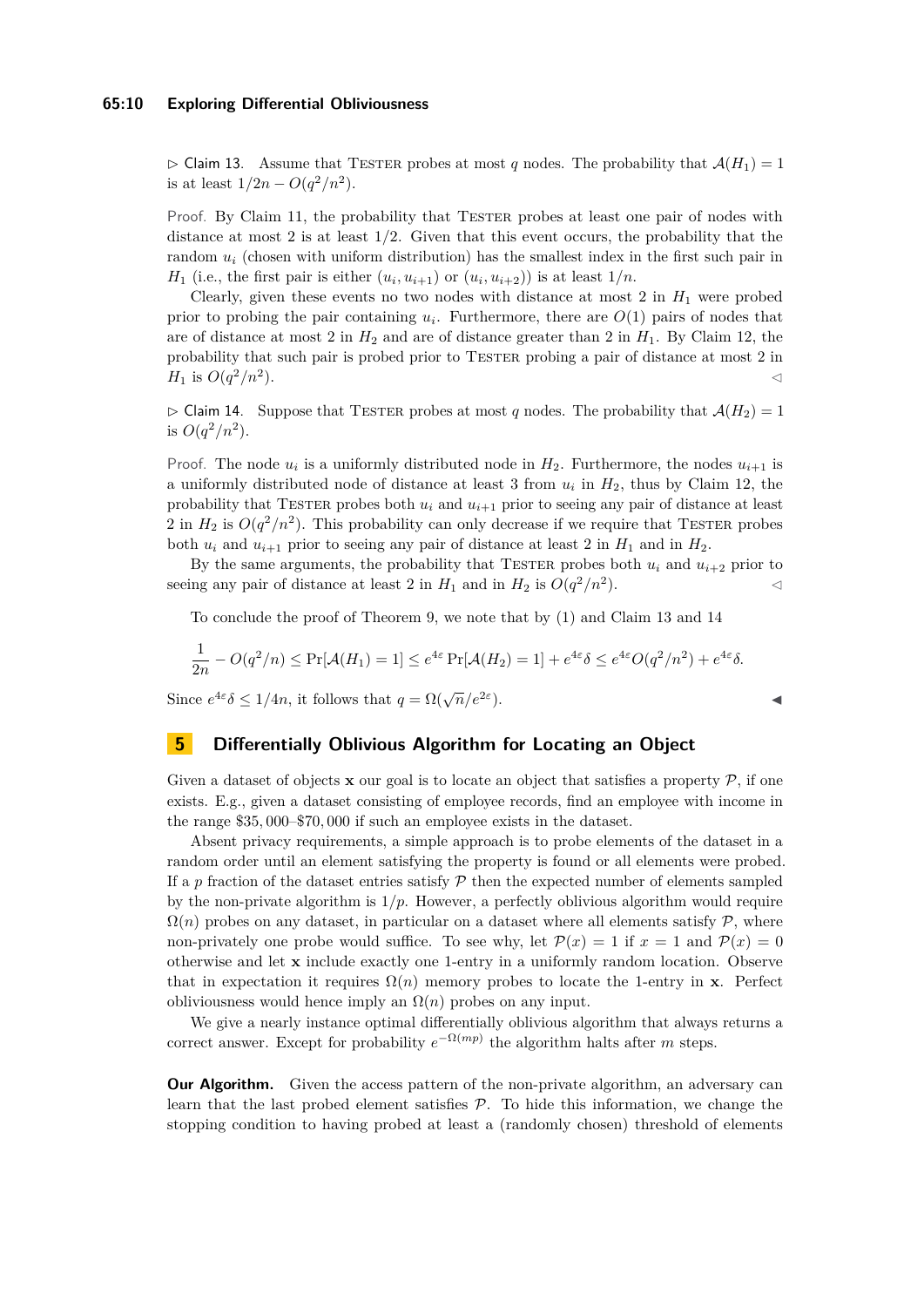<span id="page-10-1"></span>**Algorithm 3** Differentially Oblivious Locate Algorithm Locate<sub>P</sub>.

<span id="page-10-4"></span><span id="page-10-3"></span>**Input:** dataset  $\mathbf{x} = (x_1, \ldots, x_n)$ 1: Let  $c \leftarrow 0$ ,  $\varepsilon' = \frac{\varepsilon}{2 \log(2/\delta)}$ , and  $T \leftarrow \frac{1}{\varepsilon'} \ln \frac{\log n}{\delta}$ 2: **for**  $i = 1$  to  $n/2$  **do** 3: Choose  $j \in [n]$  with uniform distribution 4: **if**  $\mathcal{P}(x_i) = 1$  **then** 5:  $c \leftarrow c + 1$ 6: **end if** 7: **if** *i* is an integral power of 2 **then** 8:  $\hat{T} \leftarrow T + \text{Lap}(\frac{1}{\varepsilon'})$ 9: **if**  $c > \max(\hat{T}, 0)$  **then** 10: output 1 11: **end if** 12: **end if** 13: **end for** 14: Scan the entire dataset, if there is an element satisfying  $\mathcal P$  then output 1, else output 0

satisfying  $P$ . If after  $n/2$  probes the number of elements satisfying  $P$  is below the threshold the entire dataset is scanned. Our algorithm  $Locate_{\mathcal{P}}$  is described in Algorithm [3.](#page-10-1) On a given array **x**, algorithm Locate<sub>P</sub> outputs 1 iff there exists an element in **x** satisfying the property P.

We remark that Algorithm Locate<sub>p</sub> uses a mechanism similar to the the sparse vector mechanism of [\[18\]](#page-14-12). However, in our case instead of using a single noisy threshold across all steps, Algorithm Locate<sub>P</sub> generates in each step a noisy threshold  $\hat{T} = T + \text{Lap}(\frac{1}{\varepsilon'})$ . The value of *T* ensures that with high probability  $\hat{T} > 0$ . The proof of Theorem [15](#page-10-2) is given in Appendix [A.3.](#page-16-0)

<span id="page-10-2"></span>**Theorem 15.** *Algorithm Locate is an*  $(\varepsilon, \delta(1 + e^{\varepsilon}))$ *-differentially oblivious algorithm that outputs 1 iff there exists an element in the array that satisfies property* P*. For*  $m = \Omega(T/p \log(T/p))$ , with probability  $1 - e^{-\Omega(mp))}$  it halts in time at most *m*, where  $T = \frac{2 \log(2/\delta)}{\epsilon}$  $\frac{\log n}{\varepsilon}$  ln  $\frac{\log n}{\delta}$ .

## <span id="page-10-0"></span>**6 Differentially Oblivious Prefix Sum**

Suppose that there is a dataset consisting of sorted sensitive user records, and one would like to compute the sum of all records in the (sorted) dataset that are less than or equal to a value *a* in a way that respects individual user's privacy. We call this task differentially oblivious prefix sum. For the definition of privacy we say that two datasets of size *n* are neighbors if they agree on *n* − 1 elements (although, as sorted arrays they can disagree on many indices). For example, (1*,* 2*,* 3*,* 4) and (1*,* 3*,* 4*,* 5) are neighbors and should have similar access pattern.

Without privacy one can find the greatest record less than or equal to value *a*, and then compute the prefix sum by a quick scan through all records appearing before such record. Any perfectly secure algorithm must read the entire dataset (since it is possible that all elements are smaller than *a*). Here, we give a differentially oblivious prefix sum algorithm that for many instances is much faster than any perfectly oblivious algorithm.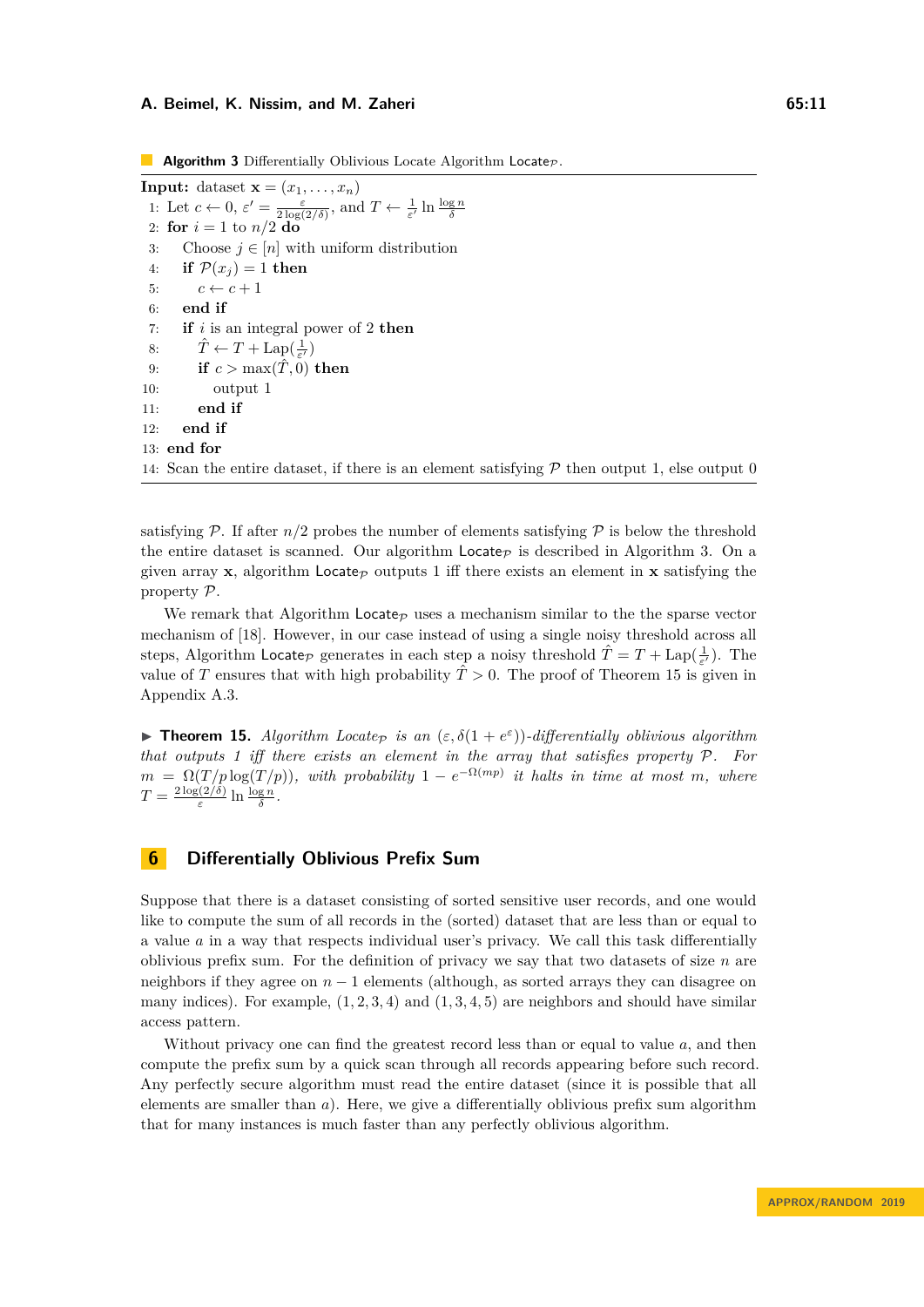#### **65:12 Exploring Differential Obliviousness**

<span id="page-11-2"></span><span id="page-11-0"></span>**Algorithm 4** Differentially Oblivious Search Algorithm SEARCH. **Input:** a dataset  $\mathbf{x} = (x_1, \ldots, x_n)$  and a value *a* 1: Let  $\varepsilon' \leftarrow \frac{\varepsilon}{2.5 \log n}, \delta' \leftarrow \frac{\delta}{2.5 \log n}, k \leftarrow \lceil \frac{4 \log(1/\delta')}{\varepsilon'} \rceil$  $\left[\frac{\mathfrak{c}(1/\sigma)}{\varepsilon'}\right]$ , min  $\leftarrow 0$ , and max  $\leftarrow n$ 2: **while** max − min *> k* **do** 3:  $c \leftarrow \left| \frac{\text{(max} - \text{min})}{k} \right|$ 4: Let  $\mathbf{y} = (y_1, \ldots, y_k)$ , where  $y_i = x_{\min + i \cdot c}$  for every  $i \in [k]$ 5: Scan the entire dataset **y** and find the maximal index *I* such that  $y_I \leq a$ ; if there is no such element then  $I \leftarrow 0$ 6: noise  $\leftarrow$  Lap $(\frac{1}{\varepsilon'})$ 7:  $\min = \max\{0, \min + |(I + \text{noise} - \frac{\log 1/\delta'}{\epsilon'})\}$  $\left\{ \frac{f(I/\delta)}{\varepsilon'}\right\}$  and max = min $\{n, \min + \lfloor (I + \text{noise} + \delta')\rfloor\}$  $\log 1/\delta'$  $\frac{1/\delta}{\varepsilon'}+1)\cdot c$ } 8: **end while** 9: Scan the entire dataset **x** between min and max and return the the maximal index *I* such that  $x_I \leq a$ ; if there is no such element then  $I \leftarrow 0$ **Intuition.** Absent privacy requirements, using binary search, one can find the greatest element less than or equal to *a*, and then compute the prefix sum by a quick scan through all records that appear before such record. However, the binary search access pattern allows the adversary to gain sensitive information about the input. Our main idea is to

approximately simulate the binary search and obfuscate the memory accesses to obtain differential obliviousness. In order to do that, we first divide the input array into *k* chunks (where *k* is polynomial in  $1/\varepsilon$ ,  $\log 1/\delta$ , and  $\log n$ ). Then, we find the chunk that contains the greatest element less than or equal to *a* by comparing the first element (hence, the smallest element) of each chunk to *a*. Let *I* be the index of such chunk. Next, we compute a noisy interval that contains *I* using the Laplacian distribution. We iteratively repeat this process on the noisy interval, where in each step we eliminate more than a quarter of the elements of the interval. We continue until the size of the array is less than or equal to *k*. Next, we scan all elements in the remaining array and find the index of the greatest element smaller than or equal to *a*. Let *i* be the index of such element; we compute the prefix sum by scanning

**The Search Algorithm.** We present a search algorithm in Algorithm [4;](#page-11-0) on input  $\mathbf{x} =$  $(x_1, \ldots, x_n)$  and *a* this algorithm finds the largest index *I* such that  $x_I \leq a$ . To compute the prefix sum, we compute  $\hat{I} = I + \text{Lap}(1/\varepsilon) + \frac{\log 1/\delta}{\varepsilon}$  and scan the first  $\hat{I}$  elements of the dataset, summing only the first *I*. We show in Theorem [17](#page-11-1) that our search algorithm is  $(\varepsilon, \delta)$ -differentially oblivious.

**I** Remark 16. We prove that algorithm SEARCH is an  $(\varepsilon, 0)$ -differentially private algorithm that returns a correct index with probability at least  $1 - \beta$ . We could change it to an  $(\varepsilon, \delta)$ differentially private algorithm that never errs. This is done by truncating the noise to  $\frac{\log 1/\delta'}{\varepsilon'}$ .

<span id="page-11-1"></span> $\blacktriangleright$  **Theorem 17.** *Let β* < 1/*n and*  $\epsilon$  < log<sup>2</sup> *n. Algorithm* SEARCH *is an* ( $\epsilon$ , 0)*-differentially oblivious algorithm that, for any input array with size n* and  $a \in \mathbb{R}$ , returns a correct index *with probability at least*  $1 - \beta$ *. The running time of Algorithm* SEARCH *is*  $O(\frac{1}{\varepsilon} \log^2 n \log \frac{1}{\beta})$ *.* 

Theorem [17](#page-11-1) is proved in Appendix [A.4.](#page-18-0)

the array **x** until index *i*.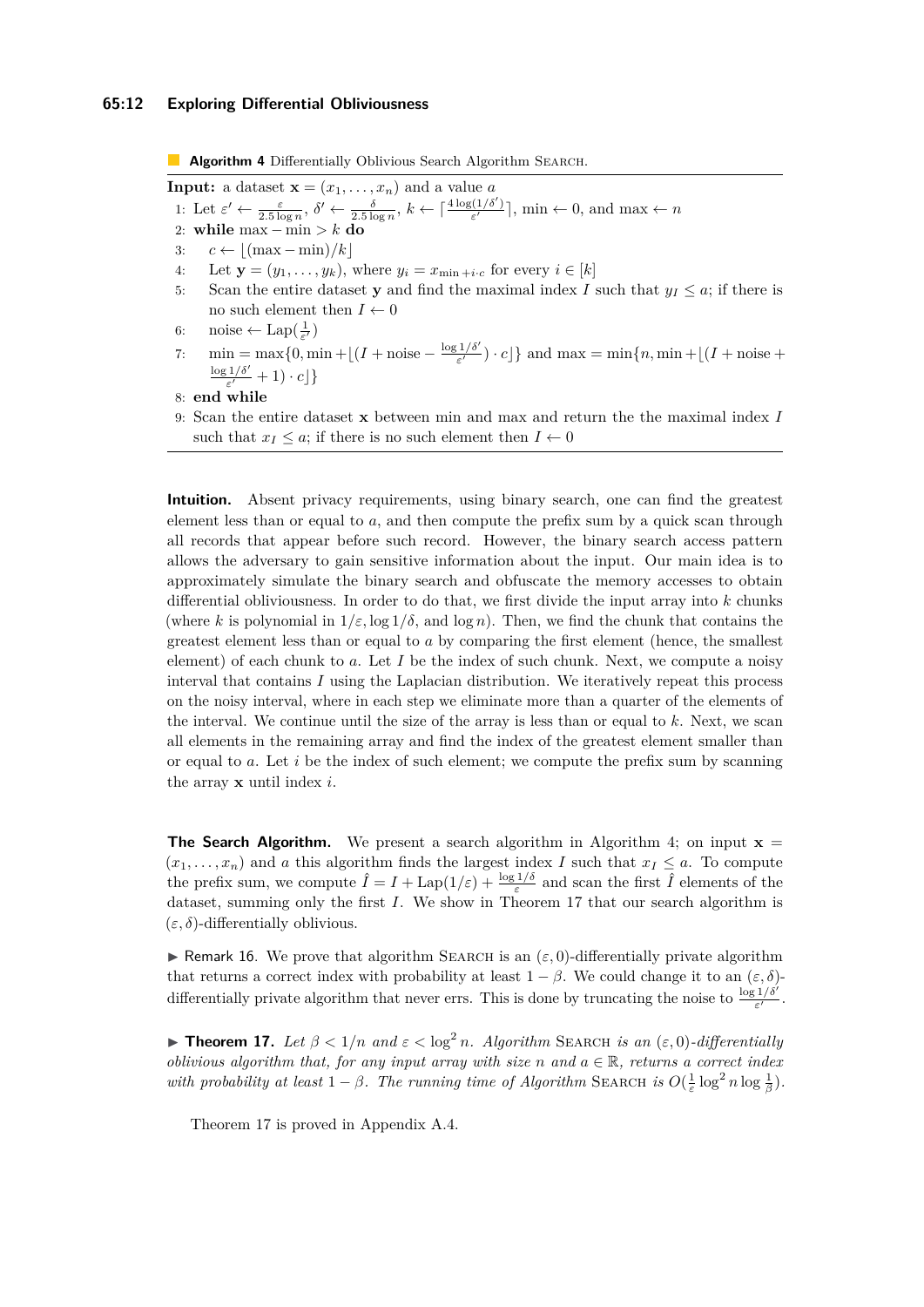<span id="page-12-0"></span>**Algorithm 5** Differentially Oblivious Search Algorithm MULTISEARCH for Multiple Queries.

```
Input: a dataset \mathbf{x} = (x_1, \ldots, x_n)1: t \leftarrow 1 and M \leftarrow 02: for every query a do
 3: if the greatest element in the ORAM is greater than a or all records are in the ORAM
      (\text{that is } M = n) \text{ then}4: answer the query using the ORAM
 5: else
 6: execute algorithm SEARCH with privacy parameter \frac{\varepsilon}{t \log n} and accuracy parameter
         β/\sqrt{n} for the database starting at record M + 1 and let I the largest index in this
         database such that x_I \leq a7: insert the first max{I, 2t} elements of this database to the ORAM; for each element
         also insert the sum of all elements in the array up to this element
 8: t \leftarrow t+1, M \leftarrow M + \max\{I, 2t\}9: end if
10: end for
```
# **6.1 Dealing with Multiple Queries**

We extend our prefix sum algorithm to answer multiple queries. We can answer a bounded number of queries by running the differentially oblivious prefix sum algorithm multiple times. That is, when we want an  $(\varepsilon, 0)$ -oblivious algorithm correctly answering t queries with probability at least  $1 - \beta$ , we execute algorithm SEARCH *t* times with privacy parameter  $\varepsilon/t$  and error probability  $\beta/t$  (each time also computing the appropriate prefix sum). Thus, the running time of the algorithm is  $O(\frac{t^2}{\epsilon})$  $\frac{t^2}{\varepsilon} \log^2 n \log \frac{t}{\beta}$ ) (excluding the scan time for computing the sum).

On the other hand, we can use an ORAM to answer unbounded number of queries. That is, in a pre-processing stage we store the *n* records and for each record we store the sum of all records up to this record. Thereafter, answering each query will require one binary search. Using the ORAM of [\[2\]](#page-13-3), the pre-processing will take time  $O(n \log n)$  and answering each  $\log n$ query will take time  $O(\log^2 n)$ . Thus, the ORAM algorithm is more efficient when  $t \geq \sqrt{n}$ .

We use ORAM along with our differentially oblivious prefix sum algorithm to answer unbounded number of queries while preserving privacy, combining the advantages of both of the previous algorithms.

**► Theorem 18.** *Algorithm* MULTISEARCH, described in Algorithm [5,](#page-12-0) is an  $(\varepsilon, 0)$ -oblivious *algorithm, which executes Algorithm* SEARCH *at most*  $O(\sqrt{n})$  *times, where the run time of the t*-th execution is  $O(\frac{t}{\varepsilon} \log^3 n \log \frac{n}{\beta})$ , scans the original database at most once, and in addition *each query run time is at most*  $O(\log^2 n)$ *.* 

**Proof.** First note that we only pay for privacy in the executions of algorithm SEARCH (reading and writing to the ORAM is perfectly private). In the *t*-th execution of algorithm SEARCH, we insert at least 2t elements to the ORAM, thus after  $\sqrt{n}$  executions we inserted at least  $\sum_{t=1}^{\sqrt{n}} 2t = n$  elements to the ORAM.

By simple composition, algorithm MULTISEARCH is  $(\varepsilon', 0)$ -differentially private, where

$$
\varepsilon' = \sum_{t=1}^{\sqrt{n}} \frac{\varepsilon}{t \log n} \le \frac{\varepsilon}{\log n} (\ln \sqrt{n} + 1) \le \varepsilon,
$$

where the last inequality is implied by the sum of the harmonic series.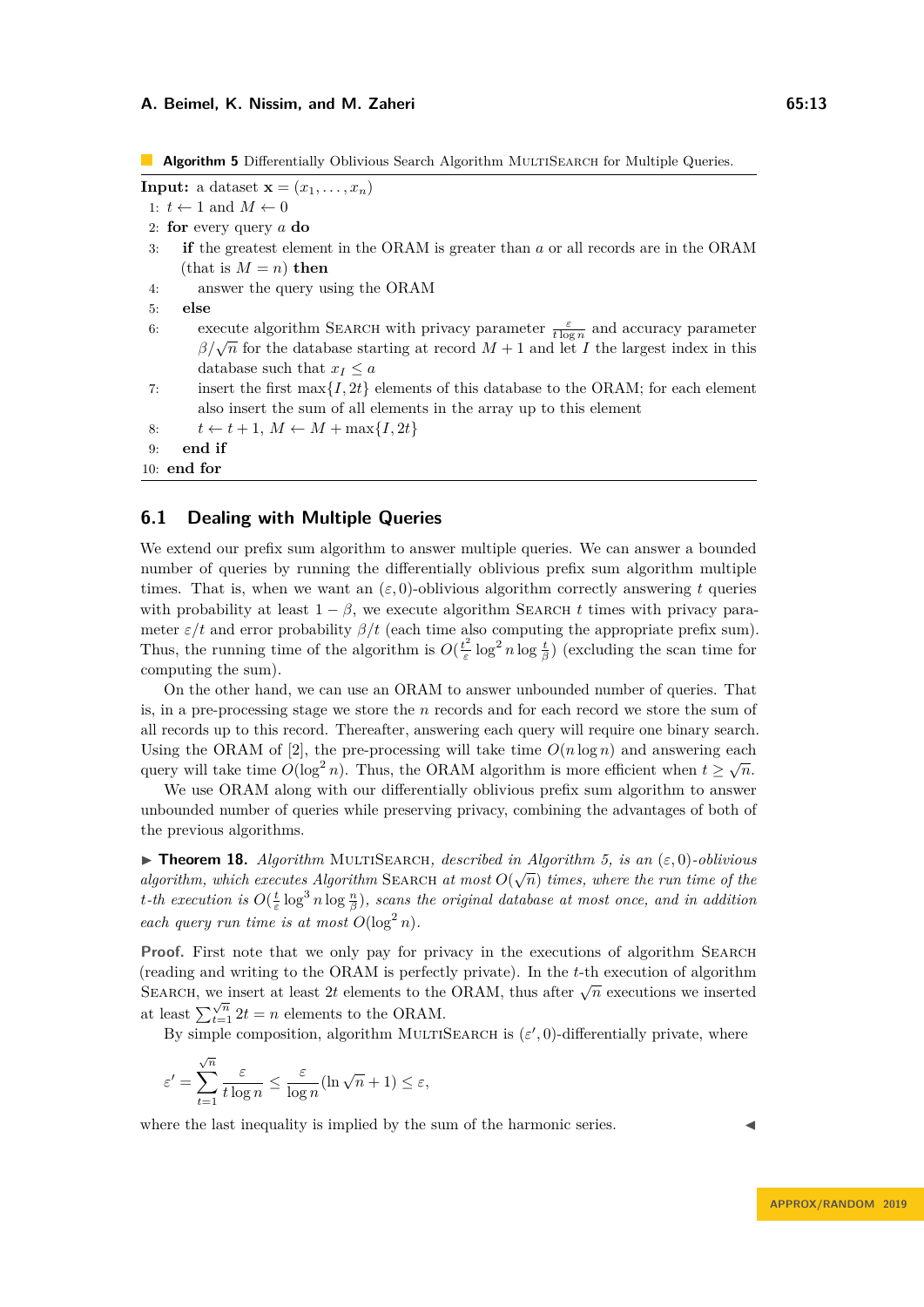### **References**

- <span id="page-13-10"></span>**1** Noga Alon, Eldar Fischer, Michael Krivelevich, and Mario Szegedy. Efficient Testing of Large Graphs. *Combinatorica*, 20(4):451–476, 2000. [doi:10.1007/s004930070001](https://doi.org/10.1007/s004930070001).
- <span id="page-13-3"></span>**2** Gilad Asharov, Ilan Komargodski, Wei-Kai Lin, Kartik Nayak, and Elaine Shi. OptORAMa: Optimal Oblivious RAM. *IACR Cryptology ePrint Archive*, 2018:892, 2018. URL: [https:](https://eprint.iacr.org/2018/892) [//eprint.iacr.org/2018/892](https://eprint.iacr.org/2018/892).
- <span id="page-13-5"></span>**3** Marina Blanton, Aaron Steele, and Mehrdad Aliasgari. Data-oblivious graph algorithms for secure computation and outsourcing. In Kefei Chen, Qi Xie, Weidong Qiu, Ninghui Li, and Wen-Guey Tzeng, editors, *8th ACM Symposium on Information, Computer and Communications Security, ASIA CCS '13*, pages 207–218. ACM, 2013. [doi:10.1145/2484313.2484341](https://doi.org/10.1145/2484313.2484341).
- <span id="page-13-0"></span>**4** David Cash, Paul Grubbs, Jason Perry, and Thomas Ristenpart. Leakage-Abuse Attacks Against Searchable Encryption. In Indrajit Ray, Ninghui Li, and Christopher Kruegel, editors, *Proceedings of the 22nd ACM SIGSAC Conference on Computer and Communications Security, 2015*, pages 668–679. ACM, 2015.
- <span id="page-13-8"></span>**5** T.-H. Hubert Chan, Kai-Min Chung, Bruce M. Maggs, and Elaine Shi. Foundations of Differentially Oblivious Algorithms. In Timothy M. Chan, editor, *Proceedings of the Thirtieth Annual ACM-SIAM Symposium on Discrete Algorithms, SODA 2019*, pages 2448–2467. SIAM, 2019.
- <span id="page-13-4"></span>**6** Srinivas Devadas, Marten van Dijk, Christopher W. Fletcher, Ling Ren, Elaine Shi, and Daniel Wichs. Onion ORAM: A Constant Bandwidth Blowup Oblivious RAM. In Eyal Kushilevitz and Tal Malkin, editors, *Theory of Cryptography - 13th International Conference, TCC 2016-A*, volume 9563 of *Lecture Notes in Computer Science*, pages 145–174. Springer, 2016. [doi:10.1007/978-3-662-49099-0\\_6](https://doi.org/10.1007/978-3-662-49099-0_6).
- <span id="page-13-14"></span>**7** Cynthia Dwork, Frank McSherry, Kobbi Nissim, and Adam D. Smith. Calibrating Noise to Sensitivity in Private Data Analysis. In Shai Halevi and Tal Rabin, editors, *Theory of Cryptography, Third Theory of Cryptography Conference, TCC 2006*, volume 3876 of *Lecture Notes in Computer Science*, pages 265–284. Springer, 2006. [doi:10.1007/11681878\\_14](https://doi.org/10.1007/11681878_14).
- <span id="page-13-6"></span>**8** David Eppstein, Michael T. Goodrich, and Roberto Tamassia. Privacy-preserving dataoblivious geometric algorithms for geographic data. In Divyakant Agrawal, Pusheng Zhang, Amr El Abbadi, and Mohamed F. Mokbel, editors, *18th ACM SIGSPATIAL International Symposium on Advances in Geographic Information Systems, ACM-GIS 2010*, pages 13–22. ACM, 2010. [doi:10.1145/1869790.1869796](https://doi.org/10.1145/1869790.1869796).
- <span id="page-13-12"></span>**9** Ronald Fagin, Amnon Lotem, and Moni Naor. Optimal Aggregation Algorithms for Middleware. In Peter Buneman, editor, *Proceedings of the Twentieth ACM SIGACT-SIGMOD-SIGART Symposium on Principles of Database Systems*, pages 102–113. ACM, 2001.
- <span id="page-13-1"></span>**10** Oded Goldreich. Towards a Theory of Software Protection and Simulation by Oblivious RAMs. In Alfred V. Aho, editor, *Proceedings of the 19th Annual ACM Symposium on Theory of Computing*, pages 182–194. ACM, 1987. [doi:10.1145/28395.28416](https://doi.org/10.1145/28395.28416).
- <span id="page-13-13"></span>**11** Oded Goldreich. *Introduction to Property Testing*. Cambridge University Press, 2017. [doi:](https://doi.org/10.1017/9781108135252) [10.1017/9781108135252](https://doi.org/10.1017/9781108135252).
- <span id="page-13-9"></span>**12** Oded Goldreich, Shafi Goldwasser, and Dana Ron. Property Testing and its Connection to Learning and Approximation. *J. ACM*, 45(4):653–750, 1998. [doi:10.1145/285055.285060](https://doi.org/10.1145/285055.285060).
- <span id="page-13-2"></span>**13** Oded Goldreich and Rafail Ostrovsky. Software Protection and Simulation on Oblivious RAMs. *J. ACM*, 43(3):431–473, 1996. [doi:10.1145/233551.233553](https://doi.org/10.1145/233551.233553).
- <span id="page-13-11"></span>**14** Oded Goldreich and Dana Ron. Property Testing in Bounded Degree Graphs. *Algorithmica*, 32(2):302–343, 2002.
- <span id="page-13-15"></span>**15** M. T. Goodrich, O. Ohrimenko, and R. Tamassia. Data-oblivious graph drawing model and algorithms. *CoRR*, 2012.
- <span id="page-13-7"></span>**16** Michael T. Goodrich. Zig-zag sort: a simple deterministic data-oblivious sorting algorithm running in *O*(*n* log *n*) time. In David B. Shmoys, editor, *Symposium on Theory of Computing, STOC 2014*, pages 684–693. ACM, 2014. [doi:10.1145/2591796.2591830](https://doi.org/10.1145/2591796.2591830).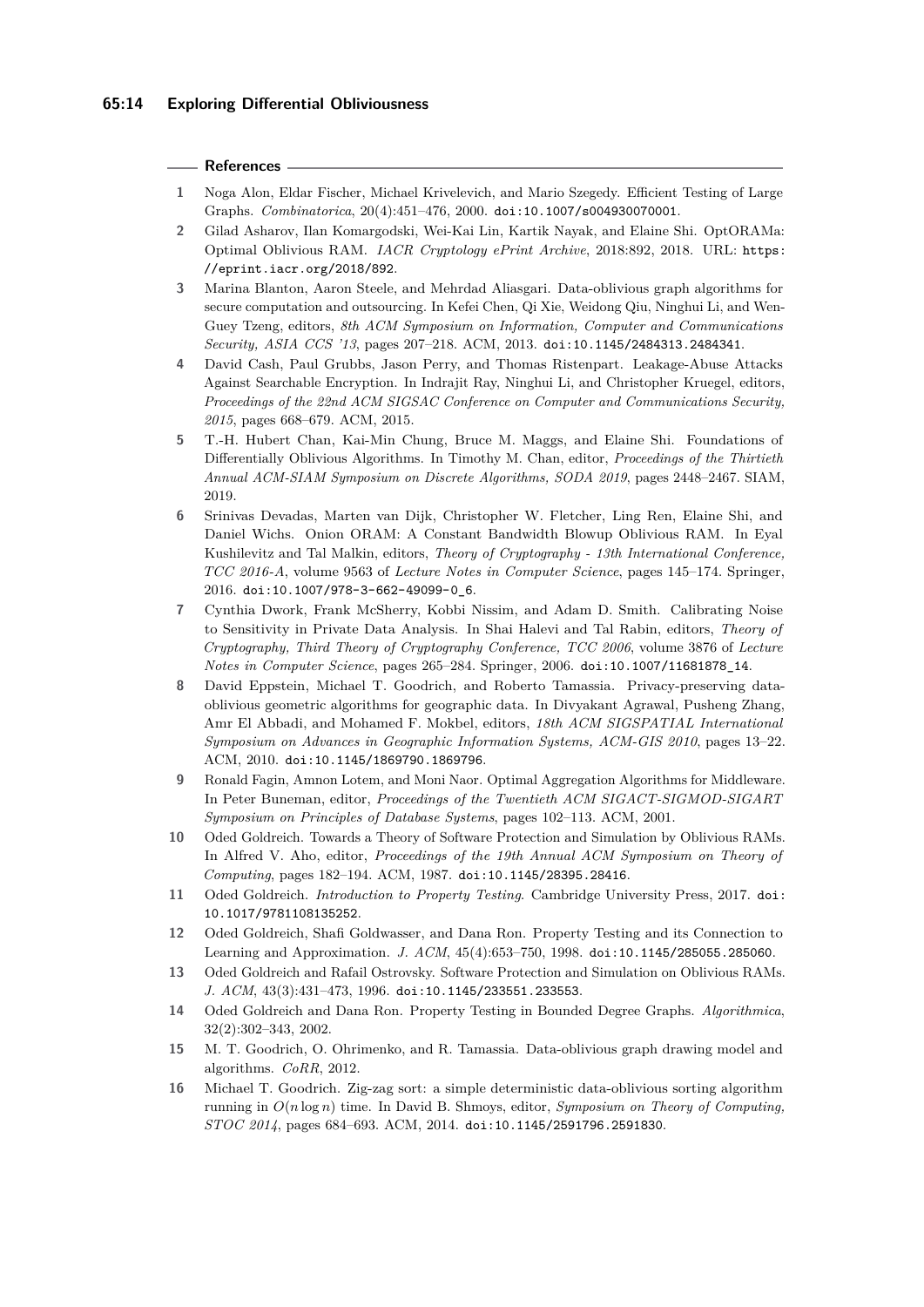- <span id="page-14-6"></span>**17** Michael T. Goodrich and Joseph A. Simons. Data-Oblivious Graph Algorithms in Outsourced External Memory. In Zhao Zhang, Lidong Wu, Wen Xu, and Ding-Zhu Du, editors, *Combinatorial Optimization and Applications - 8th International Conference, COCOA 2014*, volume 8881 of *Lecture Notes in Computer Science*, pages 241–257. Springer, 2014. [doi:10.1007/978-3-319-12691-3\\_19](https://doi.org/10.1007/978-3-319-12691-3_19).
- <span id="page-14-12"></span>**18** Moritz Hardt and Guy N. Rothblum. A Multiplicative Weights Mechanism for Privacy-Preserving Data Analysis. In *51th Annual IEEE Symposium on Foundations of Computer Science, FOCS 2010*, pages 61–70. IEEE Computer Society, 2010.
- <span id="page-14-8"></span>**19** Xi He, Ashwin Machanavajjhala, Cheryl Flynn, and Divesh Srivastava. Composing Differential Privacy and Secure Computation: A Case Study on Scaling Private Record Linkage. In *Proceedings of the 2017 ACM SIGSAC Conference on Computer and Communications Security*, CCS '17, pages 1389–1406. ACM, 2017. [doi:10.1145/3133956.3134030](https://doi.org/10.1145/3133956.3134030).
- <span id="page-14-0"></span>**20** Mohammad Saiful Islam, Mehmet Kuzu, and Murat Kantarcioglu. Inference attack against encrypted range queries on outsourced databases. In Elisa Bertino, Ravi S. Sandhu, and Jaehong Park, editors, *Fourth ACM Conference on Data and Application Security and Privacy, CODASPY'14*, pages 235–246. ACM, 2014. [doi:10.1145/2557547.2557561](https://doi.org/10.1145/2557547.2557561).
- <span id="page-14-2"></span>**21** Georgios Kellaris, George Kollios, Kobbi Nissim, and Adam O'Neill. Generic Attacks on Secure Outsourced Databases. In Edgar R. Weippl, Stefan Katzenbeisser, Christopher Kruegel, Andrew C. Myers, and Shai Halevi, editors, *Proceedings of the 2016 ACM SIGSAC Conference on Computer and Communications Security*, pages 1329–1340. ACM, 2016. [doi:10.1145/](https://doi.org/10.1145/2976749.2978386) [2976749.2978386](https://doi.org/10.1145/2976749.2978386).
- <span id="page-14-10"></span>**22** Georgios Kellaris, George Kollios, Kobbi Nissim, and Adam O'Neill. Accessing Data while Preserving Privacy. *CoRR*, abs/1706.01552, 2017. [arXiv:1706.01552](http://arxiv.org/abs/1706.01552).
- <span id="page-14-3"></span>**23** Marie-Sarah Lacharité, Brice Minaud, and Kenneth G. Paterson. Improved Reconstruction Attacks on Encrypted Data Using Range Query Leakage. In *2018 IEEE Symposium on Security and Privacy, SP 2018*, pages 297–314. IEEE Computer Society, 2018. [doi:10.1109/](https://doi.org/10.1109/SP.2018.00002) [SP.2018.00002](https://doi.org/10.1109/SP.2018.00002).
- <span id="page-14-4"></span>**24** Kasper Green Larsen and Jesper Buus Nielsen. Yes, There is an Oblivious RAM Lower Bound! In Hovav Shacham and Alexandra Boldyreva, editors, *Advances in Cryptology - CRYPTO 2018 - 38th Annual International Cryptology Conference*, volume 10992 of *Lecture Notes in Computer Science*, pages 523–542. Springer, 2018. [doi:10.1007/978-3-319-96881-0\\_18](https://doi.org/10.1007/978-3-319-96881-0_18).
- <span id="page-14-7"></span>**25** Wei-Kai Lin, Elaine Shi, and Tiancheng Xie. Can We Overcome the *n* log *n* Barrier for Oblivious Sorting? In Timothy M. Chan, editor, *Proceedings of the Thirtieth Annual ACM-SIAM Symposium on Discrete Algorithms, SODA 2019*, pages 2419–2438. SIAM, 2019. [doi:](https://doi.org/10.1137/1.9781611975482.148) [10.1137/1.9781611975482.148](https://doi.org/10.1137/1.9781611975482.148).
- <span id="page-14-11"></span>**26** Chang Liu, Xiao Shaun Wang, Kartik Nayak, Yan Huang, and Elaine Shi. ObliVM: A Programming Framework for Secure Computation. In *2015 IEEE Symposium on Security and Privacy, SP 2015*, pages 359–376. IEEE Computer Society, 2015.
- <span id="page-14-9"></span>**27** Sahar Mazloom and S. Dov Gordon. Secure Computation with Differentially Private Access Patterns. In David Lie, Mohammad Mannan, Michael Backes, and XiaoFeng Wang, editors, *Proceedings of the 2018 ACM SIGSAC Conference on Computer and Communications Security, CCS 2018, Toronto, ON, Canada, October 15-19, 2018*, pages 490–507. ACM, 2018. [doi:](https://doi.org/10.1145/3243734.3243851) [10.1145/3243734.3243851](https://doi.org/10.1145/3243734.3243851).
- <span id="page-14-5"></span>**28** Tarik Moataz, Travis Mayberry, and Erik-Oliver Blass. Constant Communication ORAM with Small Blocksize. In Indrajit Ray, Ninghui Li, and Christopher Kruegel, editors, *Proceedings of the 22nd ACM SIGSAC Conference on Computer and Communications Security*, pages 862–873. ACM, 2015.
- <span id="page-14-1"></span>**29** Muhammad Naveed, Seny Kamara, and Charles V. Wright. Inference Attacks on Property-Preserving Encrypted Databases. In Indrajit Ray, Ninghui Li, and Christopher Kruegel, editors, *Proceedings of the 22nd ACM SIGSAC Conference on Computer and Communications Security 2015*, pages 644–655. ACM, 2015.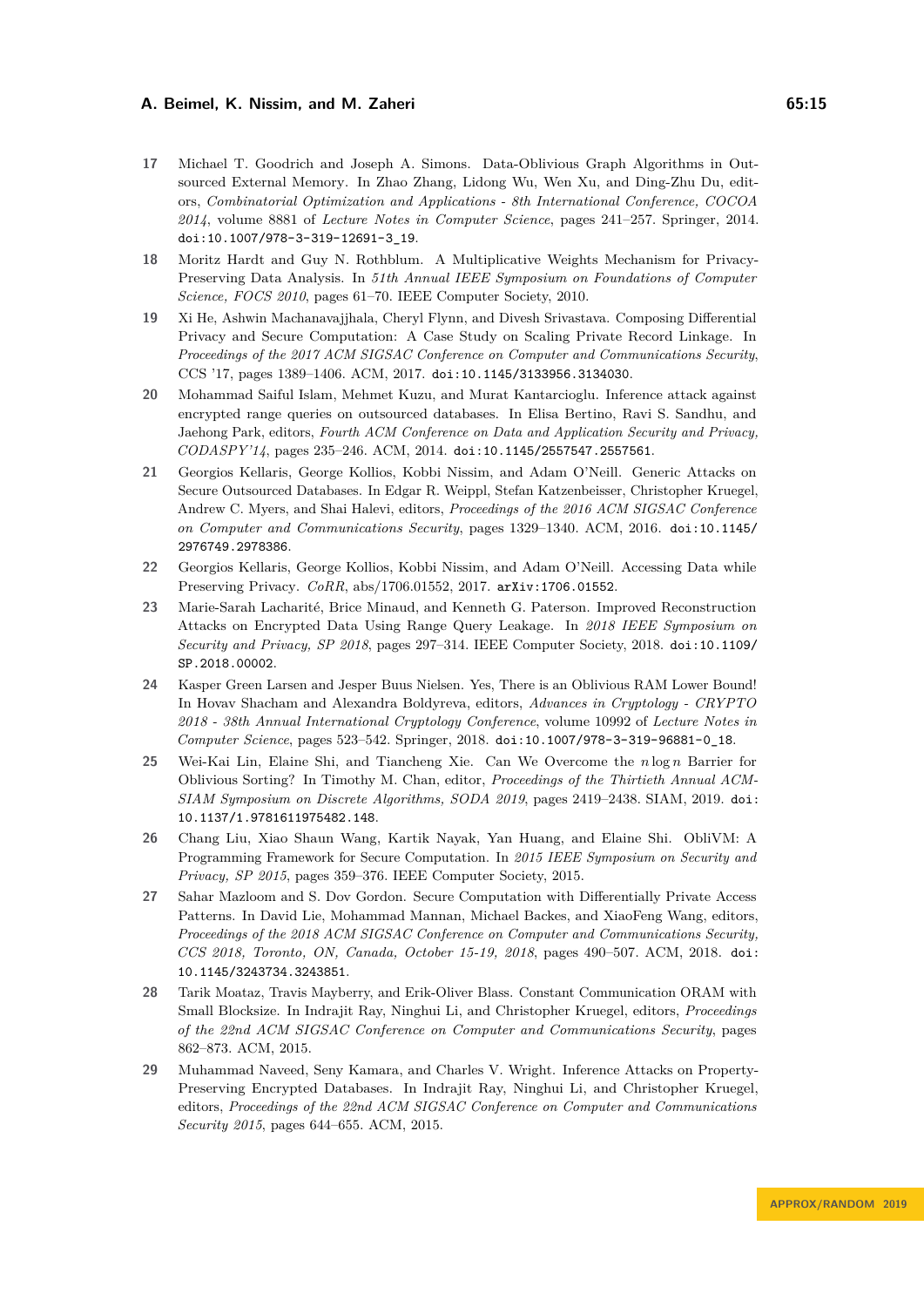- <span id="page-15-0"></span>**30** Rafail Ostrovsky. Efficient Computation on Oblivious RAMs. In Harriet Ortiz, editor, *Proceedings of the 22nd Annual ACM Symposium on Theory of Computing*, pages 514–523. ACM, 1990. [doi:10.1145/100216.100289](https://doi.org/10.1145/100216.100289).
- <span id="page-15-2"></span>**31** Giuseppe Persiano and Kevin Yeo. Lower Bounds for Differentially Private RAMs. In Yuval Ishai and Vincent Rijmen, editors, *Advances in Cryptology - EUROCRYPT 2019, Part I*, volume 11476 of *Lecture Notes in Computer Science*, pages 404–434. Springer, 2019. [doi:10.1007/978-3-030-17653-2\\_14](https://doi.org/10.1007/978-3-030-17653-2_14).
- <span id="page-15-1"></span>**32** Sofya Raskhodnikova and Adam D. Smith. A Note on Adaptivity in Testing Properties of Bounded Degree Graphs. *Electronic Colloquium on Computational Complexity (ECCC)*, 13(089), 2006. URL: <http://eccc.hpi-web.de/eccc-reports/2006/TR06-089/index.html>.

# <span id="page-15-3"></span>**A Missing Proofs**

### **A.1 Proof of Lemma [5](#page-4-1)**

**Proof.** Let **x** and **y** be two neighboring datasets and *S* be a sets of outputs. Then,

$$
\Pr[\mathcal{B}(\mathbf{x}) \in S] \le \Pr[\mathcal{A}(\mathbf{x}) \in S] + \gamma
$$
  
\n
$$
\le e^{\varepsilon} \Pr[\mathcal{A}(\mathbf{y}) \in S] + \gamma
$$
  
\n
$$
\le e^{\varepsilon} (\Pr[\mathcal{B}(\mathbf{y}) \in S] + \gamma) + \gamma
$$
  
\n
$$
= e^{\varepsilon} \Pr[\mathcal{B}(\mathbf{y}) \in S] + (1 + e^{\varepsilon})\gamma.
$$

# <span id="page-15-4"></span>A.2 Proof of the Correctness and Privacy of Algorithm Tester $\tau$

Theorem [8](#page-6-2) is implied by the following lemmas.

**Lemma 19.** *Algorithm Tester*<sub> $\tau$ </sub> *is* ( $\varepsilon$ ,  $\delta(1 + e^{\varepsilon})$ )*-differentially oblivious.* 

**Proof.** We first analyze a variant of Tester $\tau$ , denoted by TESTER $'_\tau$ , in which Step [10](#page-6-3) is replaced by "If  $c > \hat{T}$  then output 1" (that is, the algorithm does not check if  $c > \min\{4T, \hat{T}\}\$ before deciding in the positive).

Let  $G = (V, E)$  and  $G' = (V', E')$  be two neighboring graphs such that they differ on node  $v \in V$ . Fix the random choices of subsets A in Step [6](#page-6-4) and observe that after the execution of for loop, the count  $c$  can differ by at most 1 between the executions on  $G$  and  $G'$ . Let  $\tilde{T}$  be the smallest integer greater than  $\hat{T}$ . Since algorithm  $\text{TESTER}_{\mathcal{T}}'$  uses the Laplace mechanism  $e^{-\varepsilon} \Pr[\tilde{T} < a] \leq \Pr[\tilde{T} < a - 1] \leq e^{\varepsilon} \Pr[\tilde{T} < a]$  for every *a*. Thus,

$$
\Pr[\text{TESTER}'_{\mathcal{T}}(G) = 1] = \sum_{a} \Pr[\tilde{T} = a] \Pr[c(G) > a]
$$

$$
\leq \sum_{a} \Pr[\tilde{T} = a] \Pr[c(G') > a - 1]
$$

$$
\leq e^{\varepsilon} \sum_{a} \Pr[\tilde{T} = a - 1] \Pr[c(G') > a - 1]
$$

$$
\leq e^{\varepsilon} \Pr[\text{TESTER}'_{\mathcal{T}}(G') = 1].
$$

Similarly,  $Pr[\text{TESTER}'_T(G) = 1] \ge e^{-\varepsilon} Pr[\text{TESTER}'_T(G') = 1]$ . Hence,  $T \text{ESTER}'_T$  is  $(\varepsilon, 0)$ differentially oblivious.

We next prove that Tester<sub>T</sub> is  $(\varepsilon, \delta(1 + e^{\varepsilon}))$ -differentially oblivious using Lemma [5,](#page-4-1) that is we prove that for every graph *G*, the statistical distance between  $\text{Tester}_{\mathcal{T}}(G)$  and TESTER<sup>'</sup> $\mathcal{T}(G)$  is at most  $\delta$ . Let *E* be the event that  $\hat{T} > 4T$  and observe that the probability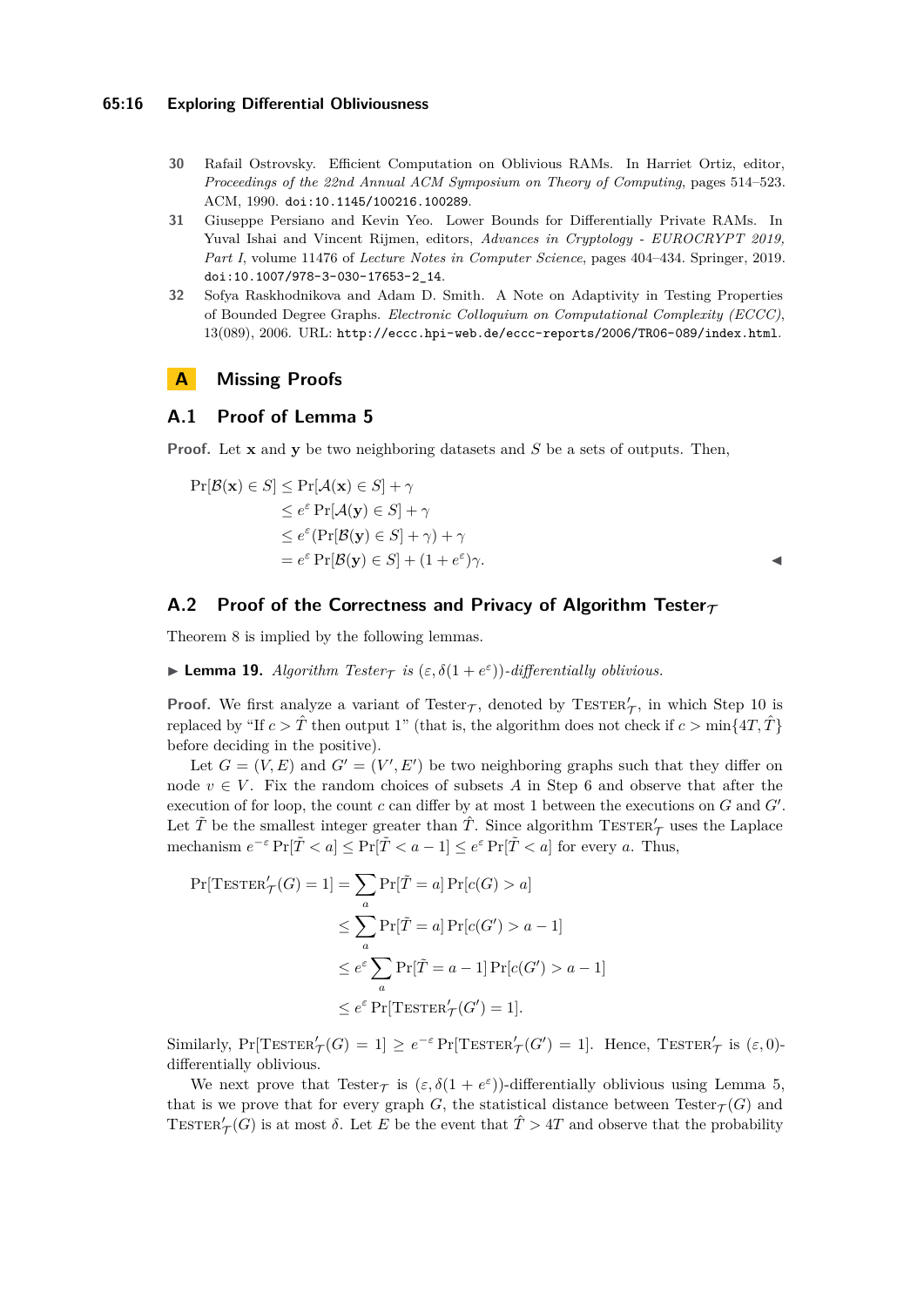*E* occurs is at most  $\delta$ .<sup>[7](#page-16-1)</sup> We have that  $\left| \Pr[\text{Tester}_{\mathcal{T}}(G) = 1] - \Pr[\text{Tester}_{\mathcal{T}}(G) = 1] \right| \le$  $\overline{\phantom{a}}$  $\overline{\phantom{a}}$ algorithm Tester  $\tau$  is  $(\varepsilon, \delta(1 + e^{\varepsilon}))$ -differentially oblivious.  $Pr[\text{Tester}_{\mathcal{T}}(G) = 1|E] - Pr[\text{Tester}_{\mathcal{T}}(G) = 1|E] | Pr[E] \le Pr[E] \le \delta$ . Thus, by Lemma [5,](#page-4-1)

Observe that Algorithm Tester<sub>T</sub> never errs when  $G \in \mathcal{P}$  as in that case after the for loop is executed  $c = 4T$  and hence in Step [10](#page-6-3) Tester<sub> $\tau$ </sub> outputs 1. The next lemma analyses the error probability when *G* is  $\gamma'$ -far from *P*.

**► Lemma 20.** *Algorithm Tester*<sub> $\tau$ </sub> *is*  $(1 - \delta - (2\delta)^{\frac{1}{3\varepsilon}}, \gamma')$ -tester for the graph property  $\mathcal{P}$ .

**Proof.** Observe that on Step [7](#page-6-5) of the algorithm, we are eliminating at most  $n \cdot c_{\beta,\gamma}$  edges. Thus, we are eliminating at most  $4Tnc_{\beta,\gamma}$  edges in total. Then, when *G* is  $\gamma'$ -far from *P*, it is also  $\gamma$ -far from  $\mathcal P$  after the removal of the observed nodes in each step of the for loop. We next prove that Algorithm Tester<sub>T</sub> fails with probability at most  $2\delta^{\frac{1}{3\varepsilon}}$ . Observe that if Algorithm Tester<sub> $\tau$ </sub> fails on *G* then  $c \geq 2T$  or Lap $(\frac{1}{\varepsilon}) \leq -T$ . We define  $Z_i$  to be output of  $\mathcal{T}(G)$  in the *i*-th step of the for loop. Let  $Z = \sum_i Z_i$ . Observe that all  $Z_i$  are independent and  $\mathbb{E}[Z] \leq T$ . Using the Chernoff Bounds<sup>[8](#page-16-2)</sup>, we obtain that  $\Pr[Z \geq 2T] \leq e^{-T/3} = (2\delta)^{\frac{1}{3\varepsilon}}$ . We also know  $\Pr[\text{Lap}(\frac{1}{\varepsilon}) \leq -\frac{\ln(1/2\delta)}{\varepsilon}] = 0.5e^{-\ln(1/2\delta)} = \delta$ . Therefore, Algorithm Tester<sub>7</sub> fails with probability  $\delta + (2\delta)^{\frac{1}{3\delta}}$  $\frac{1}{3\varepsilon}$  .

# <span id="page-16-0"></span>A.3 Proof of the Correctness and Privacy of Algorithm Locate<sub>*P*</sub>

<span id="page-16-3"></span>The proof of Theorem [15](#page-10-2) follows from the following claim and lemmas.

 $\triangleright$  Claim 21. Let  $\ell \geq \log n / \log \log n$ . The probability that there exists an element  $j \in [n]$ such that algorithm Locate<sub>P</sub> samples the element *j* in Step [3](#page-10-3) more than  $2\ell$  times is less that  $2^{-\ell}$ .

Proof. Fix an index *j*. The probability that the element *j* is sampled more than  $2\ell$  times is less than  $\binom{n/2}{2\ell} \frac{1}{n^{2\ell}} \leq \left(\frac{en}{4\ell}\right)^{2\ell} \frac{1}{n^{2\ell}} < \ell^{-2\ell} < 2^{-2\log n + 2} < 2^{2-\ell}/n$ . The claim follows by the union bound.  $\triangleleft$ 

# **Lemma 22.** *Let*  $\delta < 1/n$ *. Algorithm Locate<sub>P</sub> is*  $(\varepsilon, \delta(1 + e^{\varepsilon}))$ *-differentially oblivious.*

**Proof.** We first analyze a variant of Locate<sub>P</sub>, denoted by LOCATE<sub>p</sub>, in which Step [9](#page-10-4) is replaced by "If  $c > \hat{T}$  then output 1" (that is, the algorithm does not check if  $\hat{T} > 0$ ) and no element is sampled more than  $2\log(2/\delta)$  times. We analyze the privacy of LOCATE<sup> $\ell_p(\mathbf{x}')$ </sup> similarly to the analysis of the sparse vector mechanism in [\[18\]](#page-14-12).

Let **x** and **x**<sup>'</sup> be two neighboring datasets that such that  $\mathcal{P}(x_j) = 1$  and  $\mathcal{P}(x'_j) = 0$ for some *j*. Denote by  $\tau = (\tilde{T}_1, \ldots, \tilde{T}_{\log n})$  the values of the thresholds in an execution of LOCATE<sup> $\prime$ </sup>, where each threshold is rounded up to the smallest integer greater than  $\hat{T}$ . Furthermore, let  $\ell_{\tau} \in [\log n]$  be the index such that LOCATE'<sub>p</sub> on input **x** outputs 1 when  $i = 2^{\ell_{\tau}}$  (if no such *i* exists, then  $\ell_{\tau} \in [\log n] + 1$ ). Observe that in each execution of Step [9](#page-10-4) the count  $c$  on input  $\bf{x}$  is at least the count on input  $\bf{x}'$  and can exceed it by at most  $2\log(2/\delta)$  (since *j* is sampled at most  $2\log(2/\delta)$  times). Thus, LOCATE<sub>p</sub><sup>*n*</sup> on input **x**<sup>*'*</sup> with thresholds  $\tau' = (\tilde{T}_1, \ldots, \tilde{T}_{\ell_{\tau}-1}, \tilde{T}_{\ell_{\tau}} - 2\log(2/\delta), \tilde{T}_{\ell_{\tau}+1}, \ldots, \tilde{T}_{\log n})$  outputs 1 when  $i = 2^{\ell_{\tau}}$ . Since algorithm LOCATE<sub>p</sub>' uses the Laplace mechanism with  $\varepsilon' = \varepsilon/(2 \log(1/\delta)),$ 

$$
e^{-\varepsilon}\Pr[\tilde{T}_{\ell_{\tau}}=a]\leq\Pr[\tilde{T}_{\ell_{\tau}}=a-2\log(2/\delta)]\leq e^{\varepsilon}\Pr[\tilde{T}_{\ell_{\tau}}=a]
$$

<span id="page-16-1"></span><sup>&</sup>lt;sup>7</sup> $\Pr[\text{Lap}(\frac{1}{\varepsilon}) \ge t/\varepsilon] = \frac{1}{2}e^{-t}$  for every  $t > 0$ . Thus,  $\Pr[E] = \Pr[\text{Lap}(\frac{1}{\varepsilon}) \ge \frac{\ln(1/2\delta)}{\varepsilon}] = \delta$ .

<span id="page-16-2"></span><sup>&</sup>lt;sup>8</sup> Pr $[Z \geq (1 + \eta)\mu] \leq e^{-\eta^2\mu/(2+\eta)}$  for any  $\eta > 0$  where  $\mu$  is the expectation of *Z*.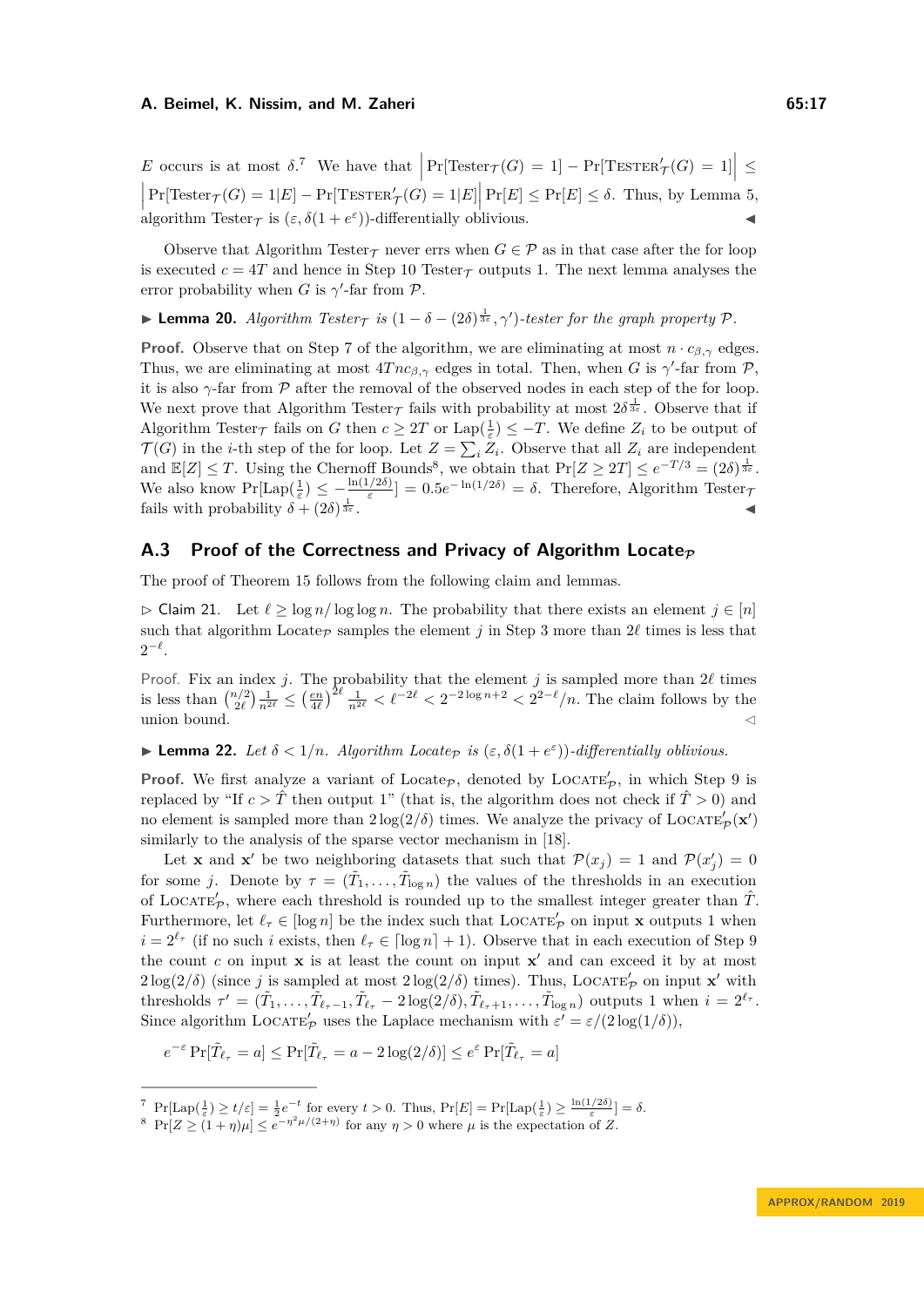for every *a*. Thus,

$$
\Pr[\text{Access}^{\text{LOCATE}_{p}'}(\mathbf{x}) \in S] \n= \sum_{\tau = (\tilde{T}_{1}, \dots, \tilde{T}_{\log n})} \Pr[\text{Access}^{\text{LOCATE}_{p}'}(\mathbf{x}) \in S | \tilde{T}_{1}, \dots, \tilde{T}_{\log n}] \Pr[\tilde{T}_{1}, \dots, \tilde{T}_{\log n}] \n= \sum \Pr[\text{Access}^{\text{LOCATE}_{p}'}(\mathbf{x}') \in S | \tilde{T}_{1}, \dots, \tilde{T}_{\ell_{\tau}-1}, \tilde{T}_{\ell_{\tau}} - 2 \log(2/\delta), \tilde{T}_{\ell_{\tau}+1}, \dots, \tilde{T}_{\log n}] \n\cdot \Pr[\tilde{T}_{1}, \dots, \tilde{T}_{\log n}] \n\leq e^{\varepsilon} \sum \Pr[\text{Access}^{\text{LOCATE}_{p}'}(\mathbf{x}') \in S | \tilde{T}_{1}, \dots, \tilde{T}_{\ell_{\tau}-1}, \tilde{T}_{\ell_{\tau}} - 2 \log(2/\delta), \tilde{T}_{\ell_{\tau}+1}, \dots, \tilde{T}_{\log n}] \n\cdot \Pr[\tilde{T}_{1}, \dots, \tilde{T}_{\ell_{\tau}-1}, \tilde{T}_{\ell_{\tau}} - 2 \log(2/\delta), \tilde{T}_{\ell_{\tau}+1}, \dots, \tilde{T}_{\log n}] \n= e^{\varepsilon} \Pr[\text{Access}^{\text{LOCATE}_{p}'}(\mathbf{x}') \in S].
$$

Similarly,

$$
\Pr[\text{Access}^{\text{LOCATE}_{p}'}(\mathbf{x}) \in S] \ge e^{-\varepsilon} \sum \Pr[\text{Access}^{\text{LOCATE}_{p}'}(\mathbf{x}') \in S | \tilde{T}_1, \dots, \tilde{T}_{\ell_{\tau}-1}, \tilde{T}_{\ell_{\tau}} - 2\log(2/\delta), \tilde{T}_{\ell_{\tau}+1}, \dots, \tilde{T}_{\log n}]
$$

$$
\cdot \Pr[\tilde{T}_1, \dots, \tilde{T}_{\ell_{\tau}-1}, \tilde{T}_{\ell_{\tau}} - 2\log(2/\delta), \tilde{T}_{\ell_{\tau}+1}, \dots, \tilde{T}_{\log n}]
$$

$$
= e^{-\varepsilon} \Pr[\text{Access}^{\text{LOCATE}_{p}'}(\mathbf{x}') \in S].
$$

We next prove that Locate<sub>P</sub> is  $(\varepsilon, \delta(1 + e^{\varepsilon}))$ -differentially oblivious using Lemma [5.](#page-4-1) I.e, we prove that for every dataset **x**, the statistical distance between Access Locate<sub>P</sub> (**x**) and Access LOCATE<sup>'</sup> $p(\mathbf{x})$  is at most  $\delta$ . Notice that if all the thresholds are positive and all elements are sampled at most  $2\log(2/\delta)$  times then Locate<sub>P</sub>(**x**) and LOCATE'<sub>P</sub>(**x**) have the same access pattern. By Claim [21,](#page-16-3) the probability that there exists a  $j$  that is sampled more than  $2\log(2/\delta)$  is at  $2^{-\log(2/\delta)} = \delta/2$ . We next observe that the probability that a threshold  $\hat{T} = T + \text{Lap}(\frac{1}{\varepsilon'})$  is negative is at most  $\delta/2$ . Recall that  $\Pr[\text{Lap}(\frac{1}{\varepsilon'}) \le -t/\varepsilon'] = \frac{1}{2}e^{-t}$  for every  $t > 0$ . Thus,  $Pr[\hat{T} \leq 0] = Pr[Lap(\frac{1}{\varepsilon'}) \leq -\frac{1}{\varepsilon}ln(\frac{\log n}{\delta})] = \frac{\delta}{2 \log n}$ . Let *A* be the event that at least one of the log *n* thresholds  $\hat{T}$  is at most 0 or some *j* is sampled more that  $2\log(2/\delta)$ times. By the union bound the probability of *A* is at most  $\delta$ . Therefore, for every set of access patterns *S*

$$
|\Pr[\text{Access}^{\text{Locate}_{\mathcal{P}}}(\mathbf{x}) \in S] - \Pr[\text{Access}^{\text{LocATE}_{\mathcal{P}}'}(\mathbf{x}) \in S]|
$$
\n
$$
= |\Pr[\text{Access}^{\text{Locate}_{\mathcal{P}}}(\mathbf{x}) \in S|A] \Pr[A] + \Pr[\text{Access}^{\text{Locate}_{\mathcal{P}}}(\mathbf{x}) \in S|\bar{A}] \Pr[\bar{A}]
$$
\n
$$
- \Pr[\text{Access}^{\text{LocATE}_{\mathcal{P}}'}(\mathbf{x}) \in S|A] \Pr[A] - \Pr[\text{Access}^{\text{LocATE}_{\mathcal{P}}'}(\mathbf{x}) \in S|\bar{A}] \Pr[\bar{A}]
$$
\n
$$
= |\Pr[\text{Access}^{\text{Locate}_{\mathcal{P}}}(\mathbf{x}) \in S|A] - \Pr[\text{Access}^{\text{LocATE}_{\mathcal{P}}'}(\mathbf{x}) \in S|A]| \Pr[A]
$$
\n
$$
\leq \Pr[A] \leq \delta.
$$

Thus, by Lemma [5,](#page-4-1) algorithm Locate<sub> $\mathcal{P}$ </sub> is  $(\varepsilon, \delta(1 + e^{\varepsilon}))$ -differentially oblivious.

We next analyze the running and probe complexity of our algorithm. Let  $p$  be the probability that a uniformly chosen element in  $\bf{x}$  satisfies  $\mathcal{P}$ . The non-private algorithm that samples elements until it finds an element satisfying  $P$  has expected running time  $1/p$  and the probability that it does not stop after *m* steps is  $(1-p)^m = ((1-p)^{1/p})^{mp} \le e^{-mp}$ . We show that locate $\varphi$  has a similar behavior.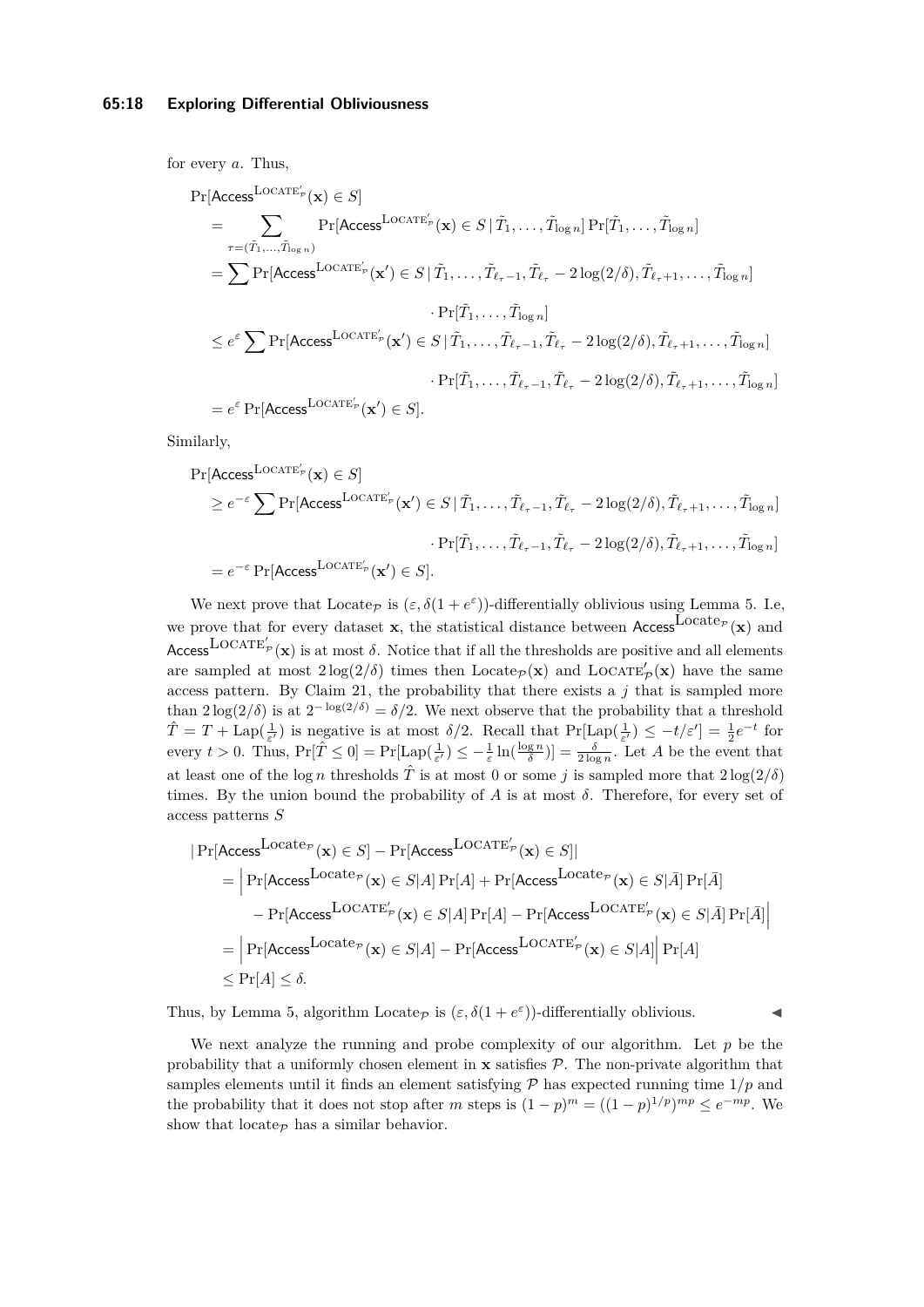$\blacktriangleright$  **Lemma 23.** Let p be the probability that a uniformly chosen element in **x** satisfies *P.* Then, for every integral power of two m the probability that algorithm locate<sub>P</sub> probes *more than m memory locations is less than*  $\delta/\log n + e^{-(m-2T)p+2T \ln m}$ . In particular, for  $m = \Omega(\frac{T}{p} \log(\frac{T}{p}))$ , the probability is less than  $\delta/\log n + e^{-O(mp)}$ .

**Proof.** Let  $t = 2^i$ . The probability that  $\hat{T} \ge 2T$  is  $Pr[Lap(\frac{1}{\varepsilon'}) \ge \frac{1}{\varepsilon'} \ln \frac{\log n}{\delta}] = 0.5e^{-\ln(\log n/\delta)}$  $\frac{\delta}{\log n}$ . Assuming that  $\hat{T} \geq 2T$ , the probability that the algorithm does not halt after  $m = 2^i$ steps is less than

$$
\binom{m}{2T} (1-p)^{m-2t} \le m^{2T} e^{-(m-2T)p} \le e^{-(m-2T)p + 2T \ln m}.
$$

### <span id="page-18-0"></span>**A.4 Proof of the Correctness and Privacy of Algorithm Search**

Theorem [17](#page-11-1) is proved in the next 3 claims. We start by analyzing the running time of the algorithm.

<span id="page-18-1"></span> $\triangleright$  Claim 24. Let  $\beta < 1/n$  and  $\varepsilon < \log^2 n$ . The while loop in Algorithm SEARCH is executed at most 2.5 log *n* time. Furthermore, the total running time of the algorithm is  $O(\frac{1}{\varepsilon} \log^2 n \log \frac{1}{\beta})$ .

Proof. Let  $\min_0, \max_0$  and  $\min_1, \max_1$  be the values of min, max before and after an execution of a step of the while loop in Algorithm Search. Note that

$$
\max_1 - \min_1 \le 1 + (2 \cdot \frac{\log 1/\beta'}{\varepsilon'} + 1) \cdot \frac{\max_0 - \min_0}{\frac{4 \log(1/\beta')}{\varepsilon'}} \le 3 \cdot \frac{\log 1/\beta'}{\varepsilon'} \cdot \frac{\max_0 - \min_0}{\frac{4 \log(1/\beta')}{\varepsilon'}} = \frac{3(\max_0 - \min_0)}{4}.
$$

Therefore, algorithm SEARCH eliminates more than a quarter of the elements in each step of the while loop and the algorithm will halt after less than 2*.*5 log *n* steps.

Moreover, observe that Algorithm SEARCH makes *k* memory accesses in each step of the while loop and additional *k* memory accesses after the loop. Thus, its running time is  $O(\frac{1}{\varepsilon} \log^2 n(\log \log n + \log \frac{1}{\beta})) = O(\frac{1}{\varepsilon} \log^2 n \log \frac{1}{\beta})$  (since  $\beta < 1/n$ ).

 $\triangleright$  Claim 25. Algorithm SEARCH returns the correct index with probability at least  $1 - \beta$ .

Proof. Let  $\overline{I}$  be the maximal index such that  $x_{\overline{I}} \leq a$  (i.e.,  $\overline{I}$  is the index that algorithm SEARCH should return). We prove by induction that if all Laplace noises in the algorithm satisfy  $|\text{Lap}(\frac{1}{\varepsilon'})| < \frac{\log 1/\beta'}{\varepsilon'}$  $\frac{1/\beta'}{\varepsilon'}$  then in each step of the algorithm min  $\leq \bar{I} \leq$  max, hence the algorithm will return  $\overline{I}$  in its last scan of **x** between min and max.

The basis of the induction is trivial since  $0 \leq \bar{I} \leq n$ . For the induction step, let min<sub>0</sub>, max<sub>0</sub> and  $\min_1, \max_1$  be the values of min, max before and after an execution of a step of the while loop in Algorithm SEARCH. By the induction hypothesis,  $\min_0 \leq \overline{I} \leq \max_0$ . The algorithm finds an index *I* such that  $\min_0 + I_c \leq \overline{I} \leq \min_0 + (I + 1)c$ . By our assumption on the Laplace noise,  $\min_1 \leq \min_0 +I_c$ , thus,  $\min_1 \leq \overline{I}$ . Similarly,  $\max_1 \geq \min_0 + (I+1)c$ , thus, max<sub>1</sub>  $> I$ .

Recall that  $Pr[|\text{Lap}(\frac{1}{\varepsilon'})| \ge t/\varepsilon'] = e^{-t}$  for every  $t > 0$ . Thus, by Claim [24](#page-18-1) and the union bound, the probability that one of the Laplace noises is greater than  $\frac{\log 1/\beta'}{\varepsilon'}$  is at most  $(2.5 \log n) \cdot \beta' = \beta$ . Hence, the probability that algorithm SEARCH returns the correct index  $\overline{I}$  is at least  $1 - \beta$ .

Next, we show that algorithm SEARCH is  $(\varepsilon, 0)$ -differentially oblivious.

 $\triangleright$  Claim 26. Algorithm SEARCH is an  $(\varepsilon, 0)$ -differentially oblivious algorithm.